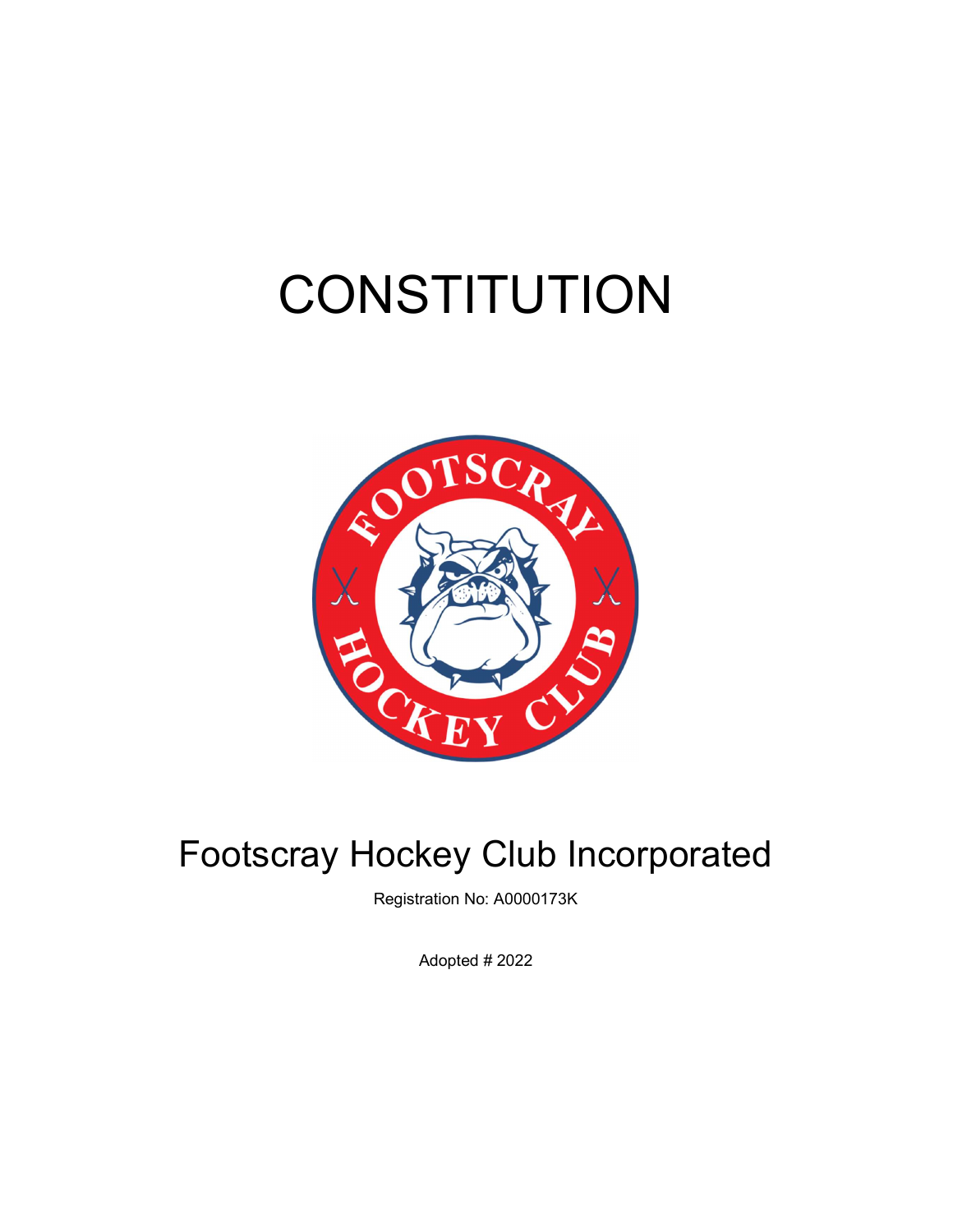# RULES OF FOOTSCRAY HOCKEY CLUB INCORPORATED

In accordance with the Associations Incorporation Reform Act 2012 (Vic)

# PART I. OBJECTS, POWERS AND INTERPRETATION

#### 1. INTERPRETATION & DEFINITIONS

#### 1.1 Definitions

In this Constitution unless the contrary intention appears, these words shall have the following meanings:

- (a) Affiliate means a Hockey club or association (whether incorporated, unincorporated or otherwise) which is a member of Hockey Victoria.
- (b) Annual General Meeting means the meeting of Members held each year within 5 months of the end of the Financial Year.
- (c) Act means the Associations Incorporation Reform Act 2012 (Vic).
- (d) Board means the body consisting of the Directors under Rule 24.
- (e) By-Law means any by-law, regulation or policy made by the Board under Rule 33.
- (f) Club means Footscray Hockey Club Incorporated, an association incorporated in accordance with the Act.
- (g) Delegate means the person elected or appointed from time to time by the Club to act for and on behalf of the Club in relation to Hockey Victoria and represent the Club at general meetings of Hockey Victoria or as may be otherwise required by Hockey Victoria.
- (h) Director means a Member elected under Rule 25 or Rule 26.3.
- (i) Financial Year means the twelve (12) month period commencing 1 October and ending 30 September in any year.
- (j) General Meeting means the annual or any special general meeting of Members of the Club.
- (k) Hockey means the sport of hockey and includes both field hockey and indoor hockey.
- (l) Hockey Australia means Hockey Australia Limited, being the national peak body for Hockey in Australia.
- (m) Hockey Victoria means Hockey Victoria Incorporated, being the peak body for Hockey in Victoria.
- (n) Intellectual Property means all rights or goodwill subsisting in copyright, business names, names, trademarks (or signs), logos, designs, patents or service marks (whether registered or registrable) relating to the Club or any event, competition or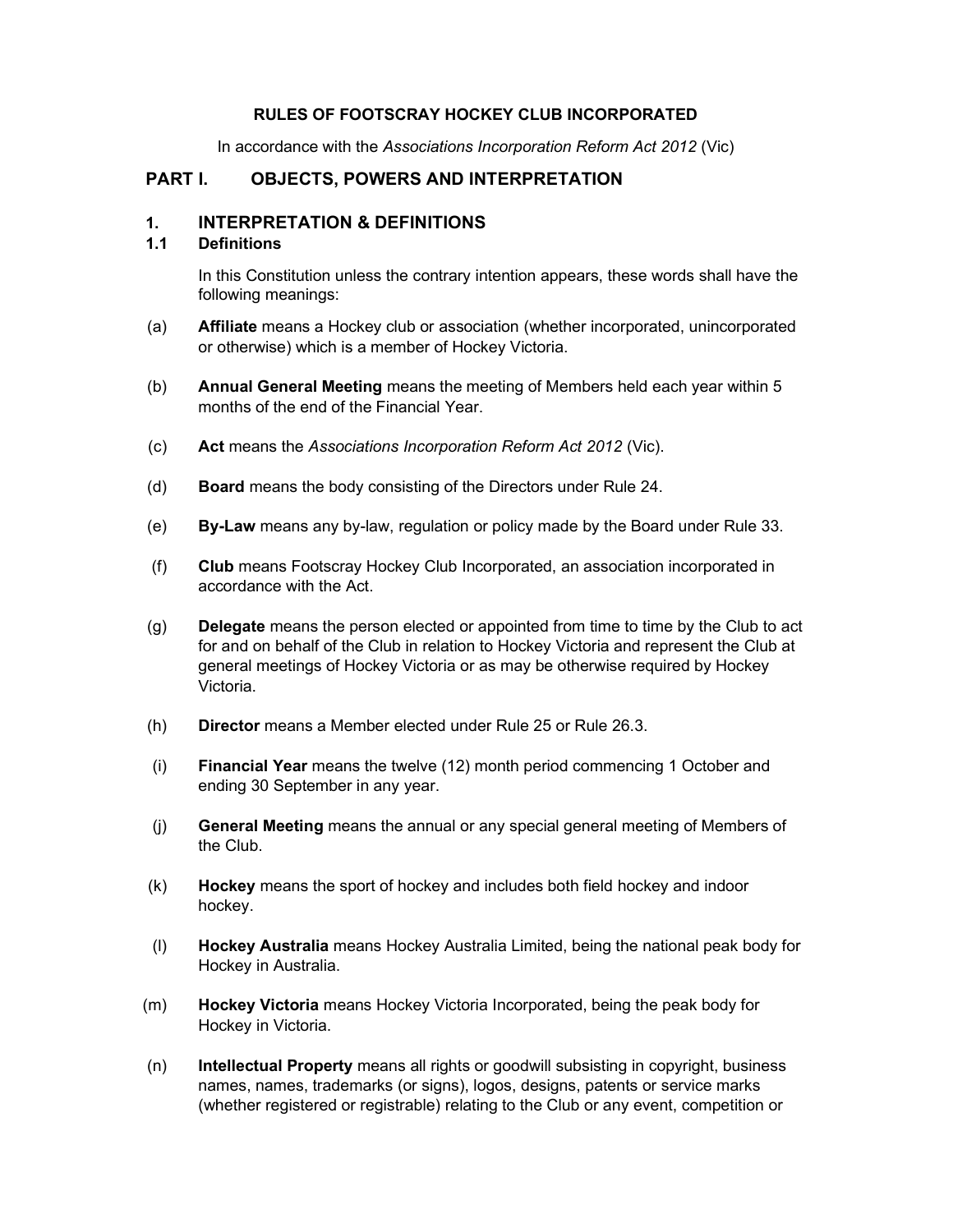activity of or conducted, promoted or administered by the Club.

- (o) Life Member means an individual upon whom life membership of the Club has been conferred under Rule 9.8.
- (p) Liquor Act means the Liquor Control Reform Act 1998 (Vic).
- $(q)$  Member means a member for the time being of the Club under Part V of this Constitution.
- (r) Objects means the objects of the Club set out in Rule 3.
- (s) Peak Body means Hockey Victoria and Hockey Australia.
- (t) Seal means the common seal of the Club and includes any official seal of the Club.
- (u) Secretary means the secretary of the Club as determined in accordance with Rule 25 or 26.3.
- (v) Special General Meeting means a General Meeting held in accordance with Rule 20.
- (w) Special Resolution means a resolution passed:
	- i. at a General Meeting of the Club of which twenty-one days' notice, accompanied by notice of intention to propose a resolution as a special resolution, has been given to the Member in accordance with this Constitution;
	- ii. by at least three quarters of votes of those Members who, being entitled to vote, vote in person or by proxy at the meeting; and
	- iii. in accordance with the Act.

#### 1.2 Interpretation

In this Constitution:

- (a) a reference to a function includes a reference to a power, authority and duty;
- (b) a reference to the exercise of a function includes, where the function is a power, authority or duty, a reference to the exercise of the power or authority of the performance of the duty;
- (c) a reference to a date or time is fixed by reference to the capital city of Victoria;
- (d) words importing the singular include the plural and vice versa;
- (e) words importing any gender include all genders;
- (f) references to persons include corporations and bodies politic;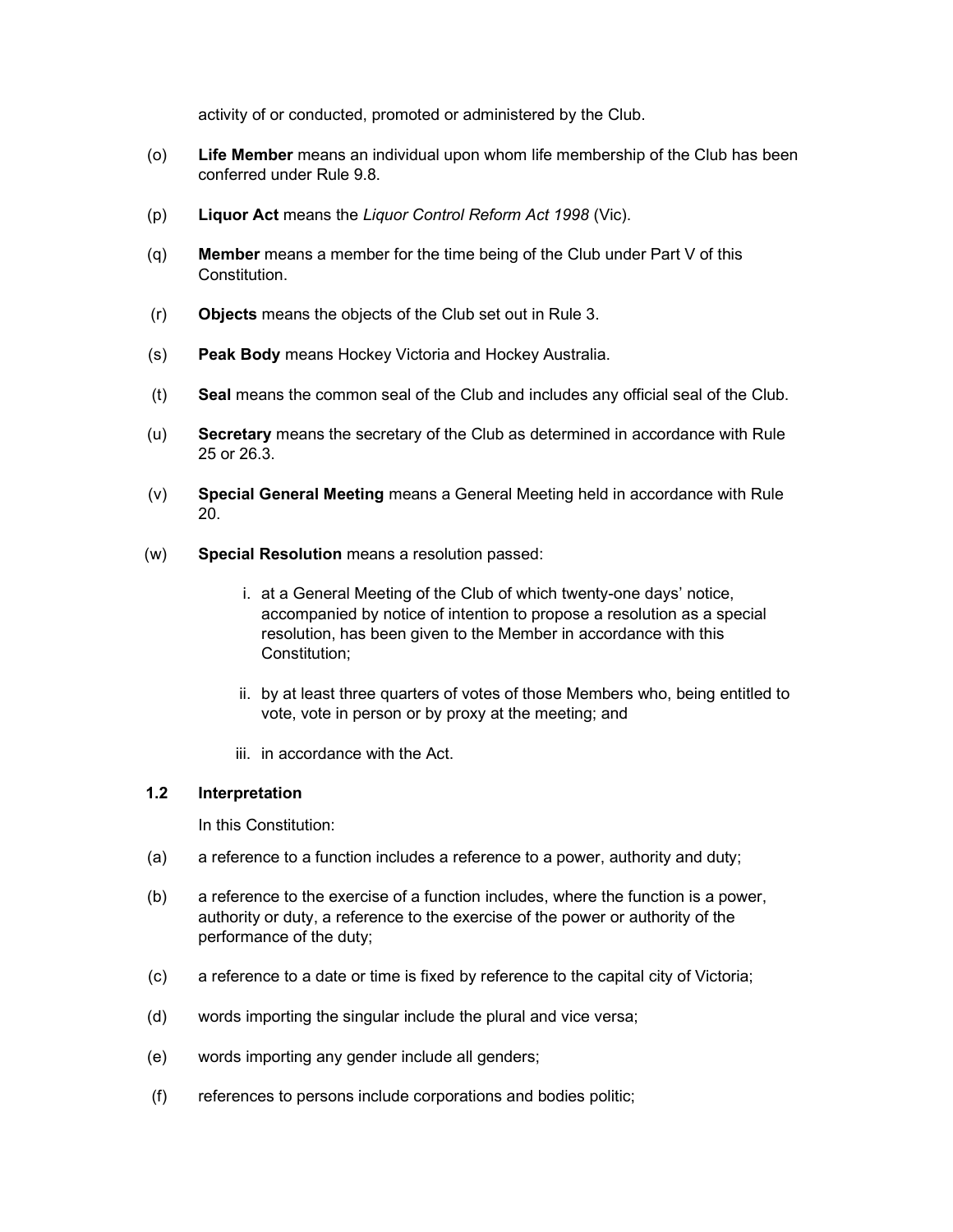- (g) references to a person include the legal personal representatives, successors and permitted assigns of that person;
- (h) references to legislation or provisions of legislation include changes, consolidations, replacements or re-enactments of the legislation and statutory instruments and regulations issued under the legislation (whether of the same or any legislative authority having jurisdiction); and
- (i) a reference to "writing" shall unless the contrary intention appears, be construed as including references to printing, lithography, photography and other modes of representing or reproducing words in a visible form, including messages sent by email

# 1.3 Severance

- (a) If any provision of this Constitution or any phrase contained in it is invalid or unenforceable in any jurisdiction, the phrase or provision is to be read down for the purpose of that jurisdiction, if possible, so as to be valid and enforceable.
- (b) If the rule or phrase cannot be so read down it shall be severed to the extent of the invalidity or unenforceability. Such severance shall not affect the remaining provisions of this Constitution or affect the validity or enforceability of any provision in any other jurisdiction.

#### 1.4 Expressions in Act

Except where the contrary intention appears, in this Constitution, an expression that deals with a matter dealt with by a particular provision of the Act, has the same meaning as that provision of the Act.

# 1.5 Model Rules

The model rules made under the Act dated December 2014 are expressly displaced by this Constitution.

#### 1.6 Governing Law

- (a) This Constitution is governed by the law in force in Victoria.
- (b) Each Member submits to the non-exclusive jurisdiction of the courts exercising jurisdiction in Victoria, and any court that may hear appeals from any of those courts.

# PART II. NAME, OBJECTS AND POWERS OF THE CLUB

# 2. NAME OF CLUB

The name of the Club is "Footscray Hockey Club Incorporated".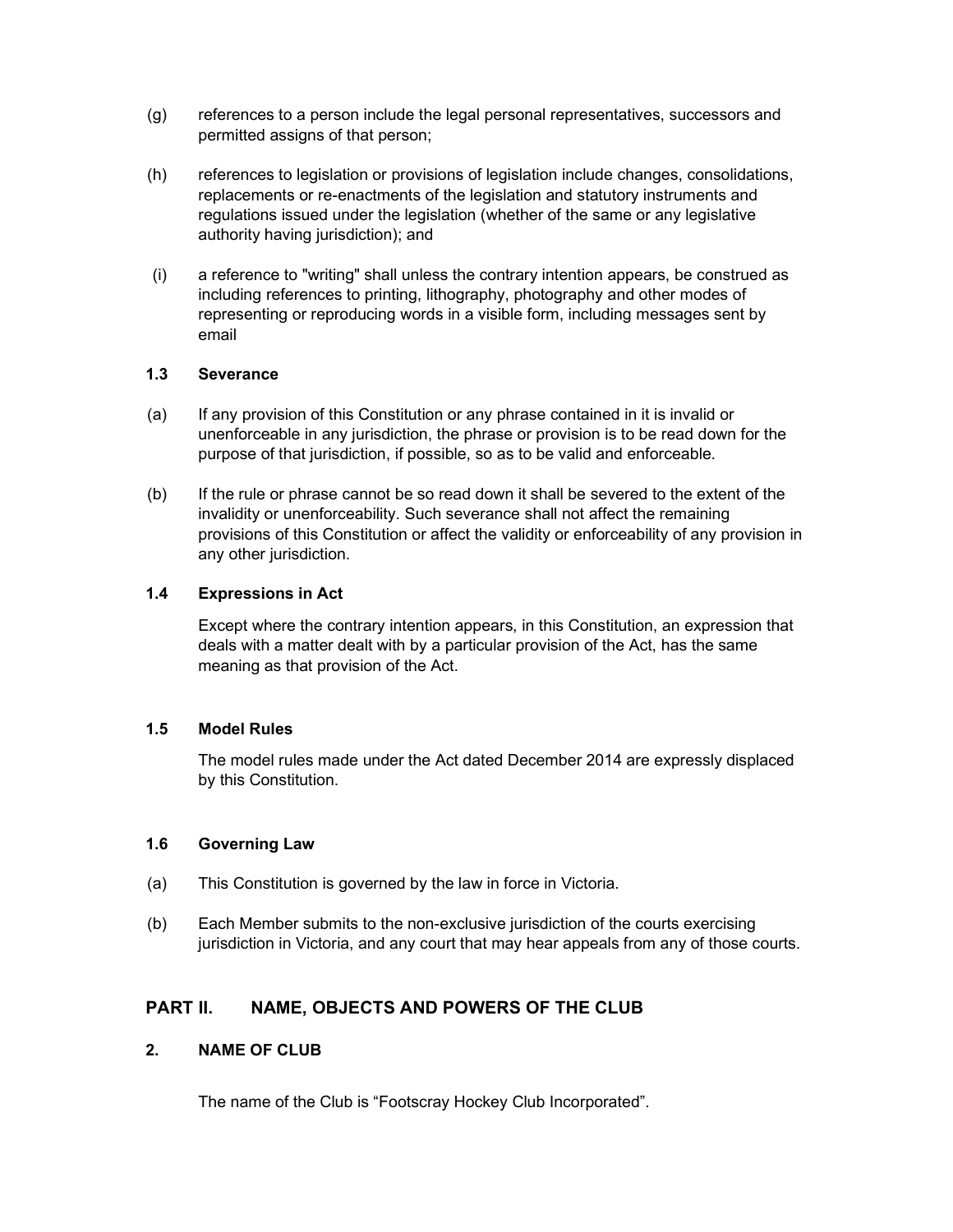# 3. OBJECTS OF CLUB

The objects for which the Club is established and maintained are to:

- (a) provide for the conduct, encouragement, promotion and administration of Hockey in Inner West Melbourne for people of all backgrounds, ages and abilities;
- (b) promote the economic and community service success, strength and stability of the Club;
- (c) foster an inclusive and welcoming environment for our Members; and
- (d) contribute to the health, wellbeing and social cohesion of the local community.

# 4. POWERS OF ASSOCIATION

Solely for furthering the Objects the Club has, in addition to the rights, powers and privileges conferred on it under the Act, the Club has the power to:

- (a) acquire, hold, deal with and dispose of any real or personal property;
- (b) place any money or deposit with any banking or other non-banking institutions, to open accounts and to pay money into and withdraw money from such accounts;
- (c) invest and deal with money of the Club upon such securities and investments as may lawfully be invested;
- (d) raise and borrow money on any terms and in any manner as the Board thinks fit;
- (e) secure the repayment of money raised or borrowed, or the payment of a debt or liability against all or any part of the Club's property or assets;
- (f) undertake and execute any trusts which may seem to the Board to be conducive to the Objects;
- (g) engage, employ, dismiss and remunerate professional advisers, secretaries, accountants, managers, brokers, experts and such other persons, officers and employees as may be necessary or desirable for the purpose of carrying on the business of the Club and furthering any and all of the Objects;
- (h) appoint agents to transact business on its behalf;
- (i) enter into any other contract the Board considers necessary or desirable;
- (j) enter into any arrangements with any government or authority that are incidental or conducive to the attainment of the Objects and the exercise of the powers of the Club, to obtain from any such government or authority any rights, privileges, concessions, licenses, permits or registrations which the Board may think it desirable to obtain, and to carry out, exercise and comply with any such rights, privileges, concessions or licenses;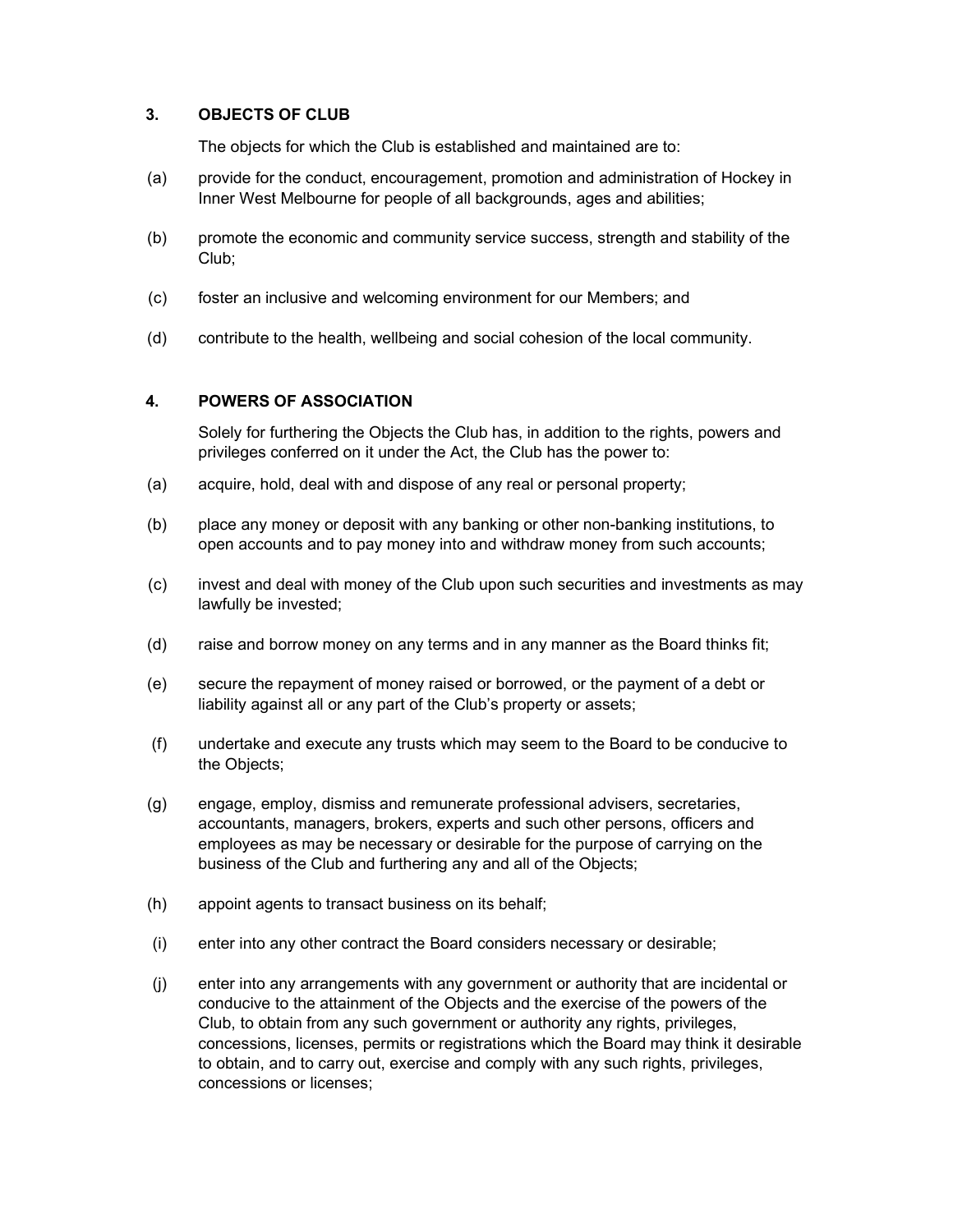- (k) encourage the fullest liaison and co-operation with other responsible persons and organisations in the community as the Committee shall decide, with particular emphasis to encouraging the use of the facilities of the Club when such use shall be considered by the Board to benefit the community;
- (l) to construct, improve, maintain, furnish, develop, work, manage, carry out, alter or control any houses, buildings, clubrooms, literary, social, educational and benevolent institutions, grounds, works or conveniences which directly or indirectly advance the Club's interests, and to contribute to, subsidise or otherwise assist and take part in the above;
- (m) to take any gift of property whether subject to any special trust or not, for any one or more of the Objects;
- (n) to sell, improve, manage, develop, exchange, lease, dispose of, turn to account or otherwise deal with all or any part of the property and rights of the Club; or
- (o) undertake and or do all such things or activities which are necessary, incidental or conducive to the advancement of the Objects.

# 5. NOT FOR PROFIT CLUB

- (a) The Club must not distribute any surplus, income or assets directly or indirectly to its Members.
- (b) Subrule (a) does not prevent the Club from paying a Member:
	- i) reimbursement for expenses properly incurred by the Member; or
	- ii) for goods or services provided by the Member,
- (c) if this is done in good faith on terms no more favourable than if the Member was not a Member.

# PART III. CLUB COMPOSITION

#### 6. CLUB COLOURS

- (a) The colours of the Club shall be red, white and royal blue.
- (b) The uniform of the Club shall be in accordance with any By-Laws.

# 7. CLUB SECTIONS

The Club shall have the following sections whose functions and operations may be set out in the By-Laws:

(a) Junior's Section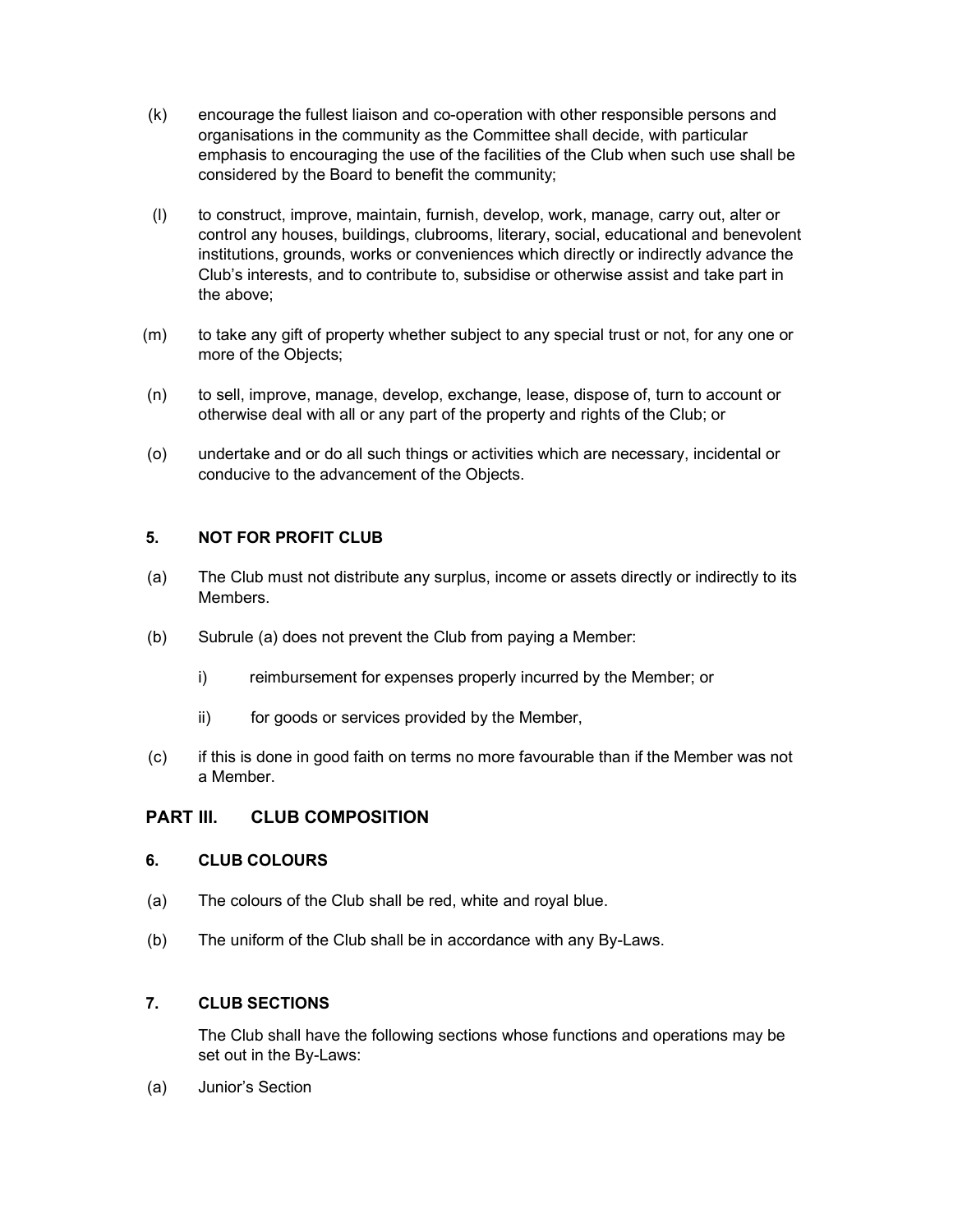- (b) Men's Section
- (c) Women's Section
- (d) Master's Section

# PART IV. PEAK BODIES

#### 8. RELATIONSHIP WITH PEAK BODIES

#### 8.1 Recognition of Peak Bodies

- (a) The Club recognises Hockey Victoria as the state peak body for Hockey in Victoria.
- (b) The Club recognises Hockey Australia as the national peak body for Hockey in Australia.
- (c) The Club shall do all things necessary to continue to be an Affiliate of Hockey Victoria, subject to compliance with the Act.

#### 8.2 Compliance with Peak Bodies

The Club shall:

- (a) elect or appoint one Delegate to represent it at General Meetings of Hockey Victoria;
- (b) provide Hockey Victoria with such information as Hockey Victoria may reasonably require including copies of any financial reports and statements, its annual report and other associated documents within thirty days of such request by Hockey Victoria;

# 8.3 Delegate to Hockey Victoria

- (a) During the First Board Meeting following the Annual General Meeting, the Board shall appoint one Delegate until the next Annual General Meeting. A Delegate must:
	- i) be an Individual Member;
	- ii) not be a director of Hockey Victoria.
- (b) The Secretary shall advise Hockey Victoria in writing of the appointed Delegate at least forty-eight hours prior to any Hockey Victoria General Meeting.
- (c) The Delegate is authorised by the Club to consider, make decisions and vote for and on behalf of the Club at any Hockey Victoria General Meeting.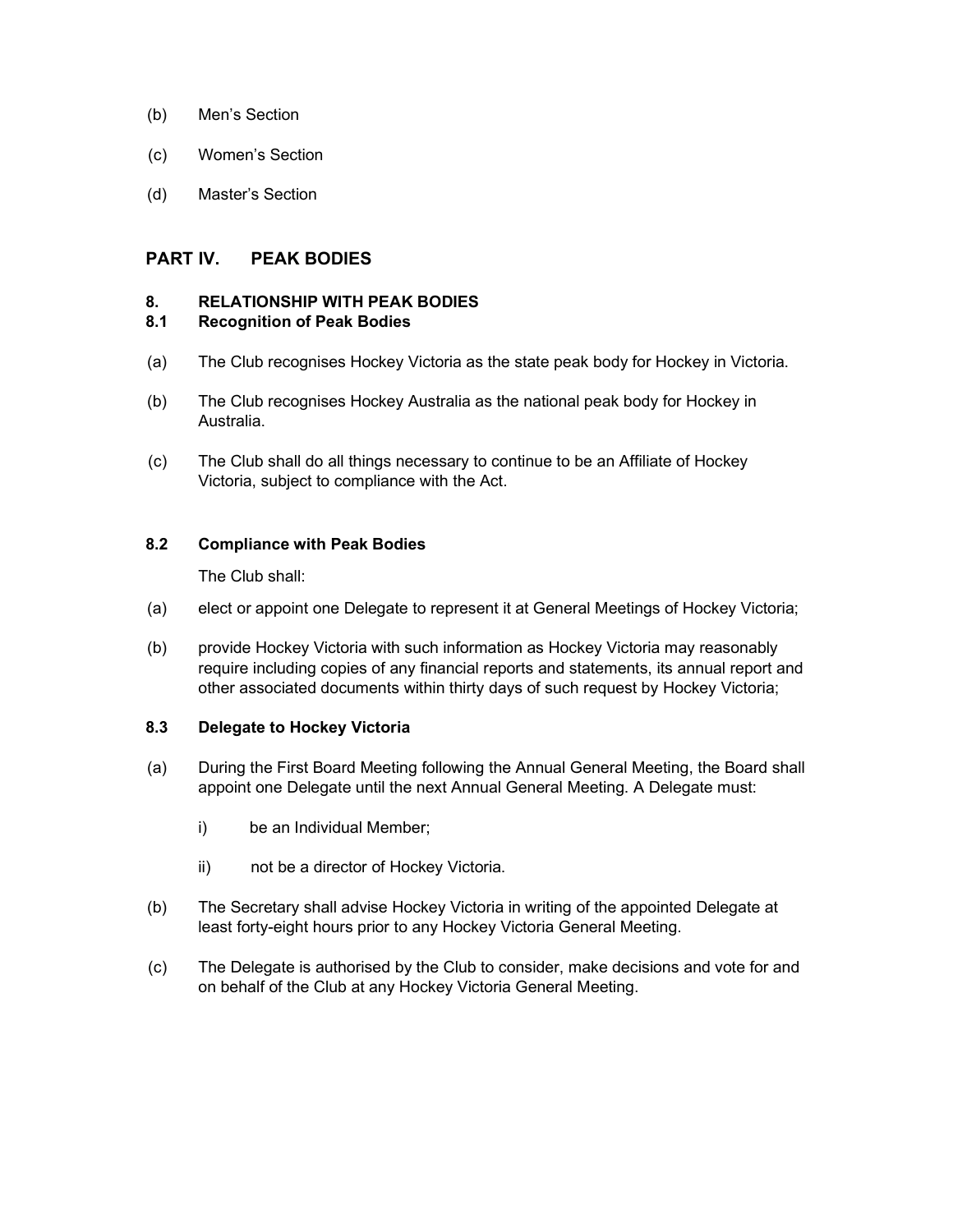# PART V. MEMBERSHIP

# 9. MEMBERS

# 9.1 Membership of the Club

- (a) Any person is entitled to apply to become a Member.
- (b) A person who applies and is approved for membership as provided in these Rules is eligible to be a Member on payment of the annual subscription payable under these Rules.

# 9.2 Application for Membership

- (a) An application for membership by an individual must be:
	- i) in writing on the form prescribed from time to time by the Board, from the applicant or its nominated representative and lodged with the Club; and
	- ii) accompanied by the appropriate fee, if any.
- (b) The Club may accept or reject an application and shall not be required or compelled to provide any reason for such acceptance or rejection.
- (c) Where the Club accepts an application, the applicant shall become a Member. Membership of the Club shall be deemed to commence upon acceptance of the application by the Club. The Secretary shall amend the register accordingly as soon as practicable.
- (d) Where the Club rejects an application, the Club shall refund any fees forwarded with the application and the application shall be deemed rejected by the Club.

# 9.3 Membership Renewal

Members, except for Life Members, must reapply for membership annually with the Club in accordance with the procedures set down by the Club in By-Laws from time to time.

# 9.4 Category of Members

The Members of the Club shall consist of:

- (a) Playing Members;
- (b) Underage Playing Members;
- (c) Social Members;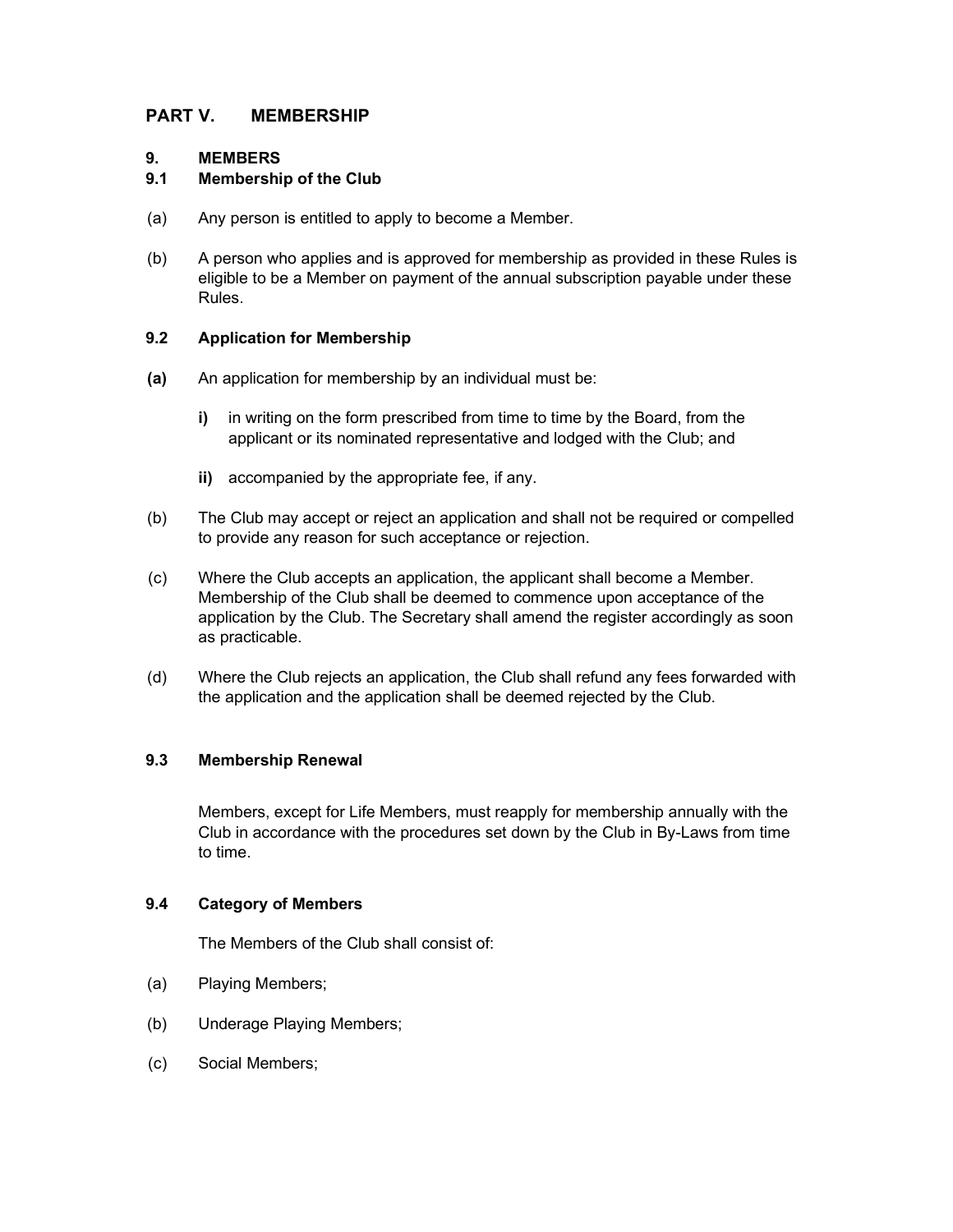- (d) Life Members; and
- (e) Honorary Members.

#### 9.5 Playing Members

- (a) A Playing Member is a Member of the Club who has attained the age of eighteen (18) years.
- (b) A Playing Member shall be required to pay an annual subscription fee applicable to that class of Membership and such other fees, costs or levies as the Board may determine from time to time.
- (c) The Board may determine sub-classes of a Playing Member from time to time.
- (d) A Playing Member shall have the following rights:
	- i) to attend and vote at all general meetings of the Club;
	- ii) to propose and/or second persons who wish to apply for Membership of the Club;
	- iii) to be elected to the Board; and
	- iv) to use all facilities and the premises of the Club in accordance with the terms and conditions of this Constitution and the By-Laws.

#### 9.6 Underage Playing Members

- (a) An Underage Playing Member is a Member who is yet to attain the age of eighteen (18) years.
- (b) An Underage Playing Member is required to pay an annual subscription applicable to that class of membership and such other fees, costs or levies as the Board may determine from time to time.
- (c) An Underage Playing Membership shall confer the following rights:
	- i) to attend all general meetings of the Club; and
	- ii) to use all facilities and the premises of the Club in accordance with the terms and conditions of this Constitution and the By-Laws, subject to the requirements of the Liquor Act.
- (d) An Underage Playing Membership shall not have the right to:
	- i) vote at a general meeting of the Club;
	- ii) propose nor to second persons who wish to apply for Membership of the Club; or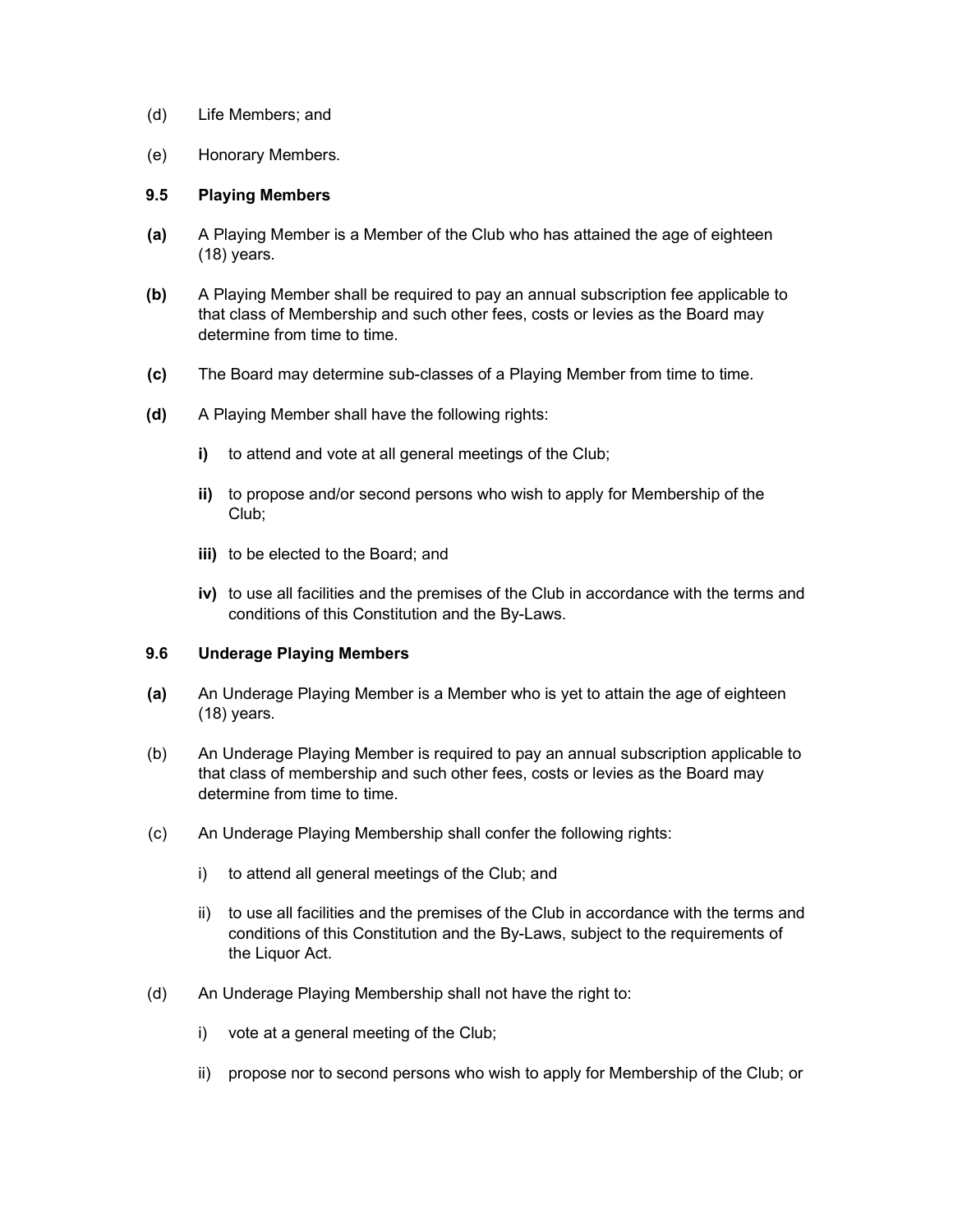iii) be elected to the Board of the Club.

# 9.7 Social Members

- (a) A Social Member is a Member who has attained the age of eighteen (18) years but is not another class of Member.
- (b) A Social Member is required to pay an annual subscription applicable to that class of membership and such other fees, costs or levies as the Board may determine from time to time.
- (c) A Social Member shall have the following rights:
	- i) to attend all general meetings of the Club;
	- ii) to use all facilities and the premises of the Club in accordance with the terms and conditions of this Constitution and the By-Laws;
	- iii) vote at a general meeting of the Club;
	- iv) propose nor to second persons who wish to apply for Membership of the Club; and
	- v) be elected to the Board of the Club.

# 9.8 Life Members

- (a) Any Member many nominate a Member to be considered for life membership in the prescribed form and submit the nomination to the Board or at the Annual General Meeting.
- (b) On receiving the nomination in accordance with Rule 9.8(a), the life membership committee shall consider the nomination with reference to the following:
	- i) the duration of their membership of the Club, which must be a minimum of 15 years;
	- ii) the exemplary service of the Member to the Club; and
	- iii) any other matters the Board determines from time to time.
- (c) Once the life membership committee has reviewed the nomination in accordance with Rule 9.8 (b), they shall make a recommendation to the Board.
- (d) Once the recommendation of the life membership committee is received by the Board, the Board shall consider the nomination with reference to the recommendation and criteria set out in Rule 9.8 (b)  $(i) - (iii)$
- (e) Subject to Rule 9.8(h), once considered, the Board may endorse, by Special Resolution of the Board, a nomination for life membership. That person's life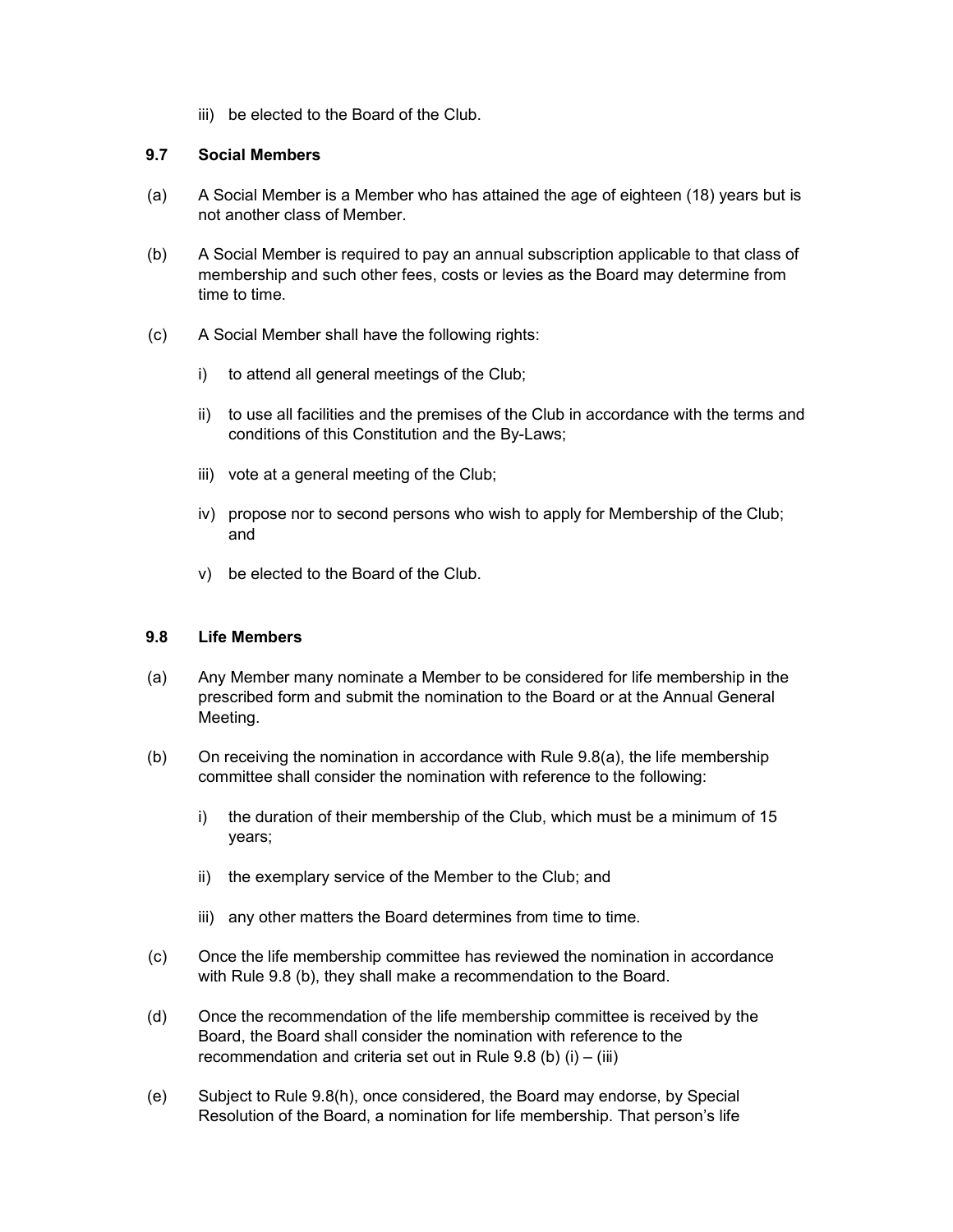membership shall commence from the next Annual General Meeting.

- (f) In the event that the Board does not endorse a nomination for life membership, the Secretary must advise the Member and the person who nominated them of the decision.
- (g) Any Member may make a written or oral submission in support of a Member being nominated for life membership to the Board within 6 weeks following the Annual General Meeting.
- (h) If the nomination for life membership is endorsed by the board, the nominee shall be notified that they will become a life member commencing from the next Annual General Meeting.
- (i) A Life Member shall have the following rights:
	- i) to attend and vote at all general meetings of the Club;
	- ii) to propose and/or second persons who wish to apply for Membership of the Club;
	- iii) to be elected to the Board; and
	- iv) to use all facilities and the premises of the Club in accordance with the terms and conditions of this Constitution and the By-Laws (if any) of the Club.

# 9.9 Honorary Members

- (a) Parents or guardians of Underage Playing Members who are not otherwise Members will, unless otherwise resolved by the Board, be deemed to be Honorary Members of the Club while their child or children remain as Underage Playing Members; and
- (b) Players, officials and umpires of other clubs registered with Hockey Victoria, Hockey Australia, the Federation of International Hockey, any State Sporting Organisation or National Sporting Organisations, who shall have been competing against the Club at the Club's sports ground and who are not otherwise eligible Members will, unless otherwise resolved by the Board, be deemed to be Honorary Members of the Club for the day of the competition only.
- (c) Subject to their compliance with the terms and conditions of this Constitution and the By-Laws, Honorary Membership shall confer the right to use all facilities and the premises of the Club.
- (d) Honorary Membership shall not confer the following rights, to:
	- i) attend all general meetings of the Club;
	- ii) vote at a general meeting of the Club;
	- iii) propose nor to second persons who wish to apply for Membership of the Club; or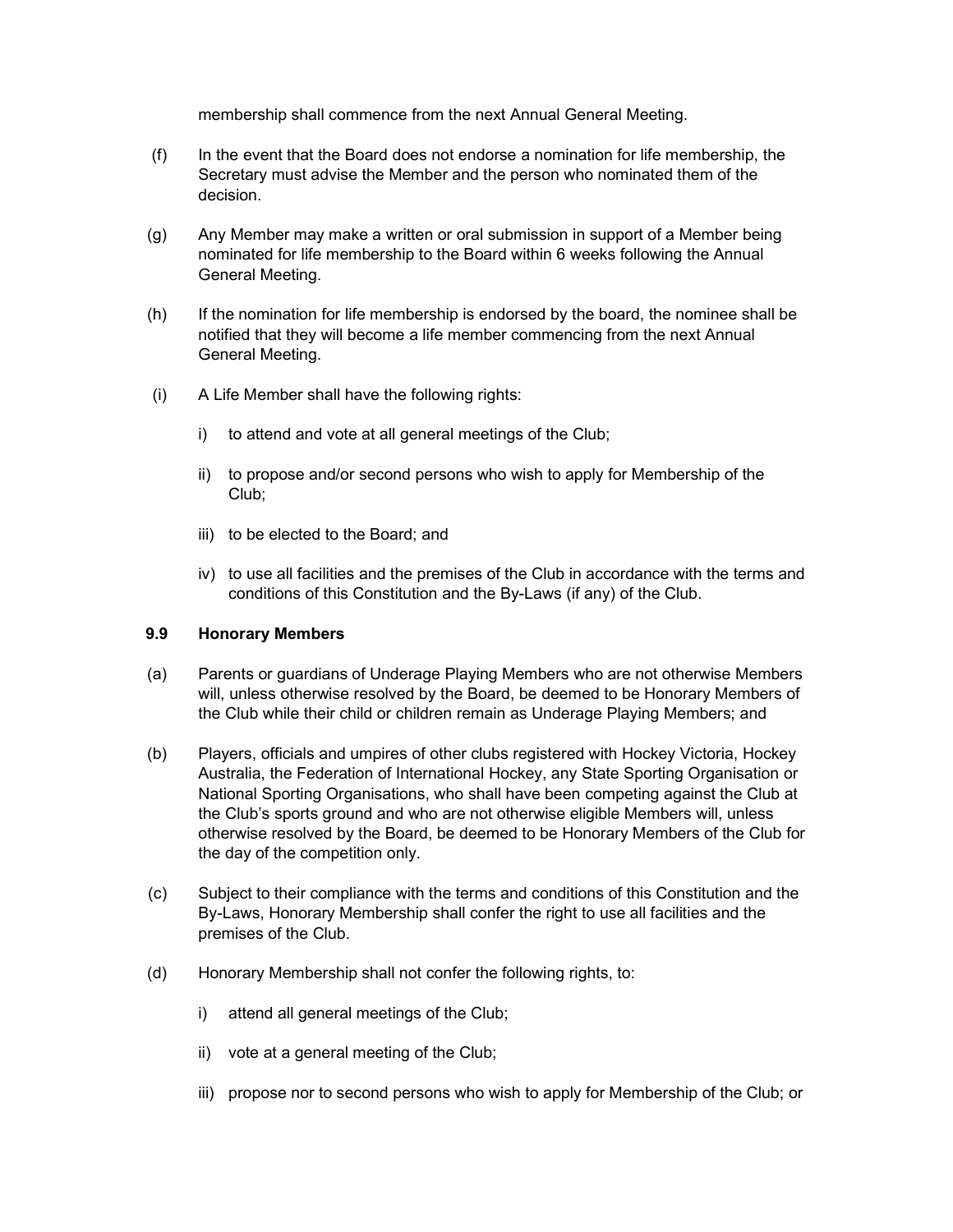iv) be elected to the Board of the Club.

# 9.10 Minimum Number of Members

The Club must have at least 5 Members.

# 10. SUBSCRIPTIONS AND FEES

- (a) The annual membership subscription, fees and any levies payable by Members to the Club, the basis of, the time for and manner of payment shall be as determined by the Board from time to time.
- (b) Any Member which or who has not paid all monies due and payable by that Member to the Club shall (subject to the Board's discretion) have all rights under this Constitution immediately suspended from the expiry of the time prescribed for payment of those monies. Such rights will be suspended until such time as the monies are fully paid or otherwise in the Board's discretion. In the meantime, the Member shall have no automatic right to resign from the Club, and shall be dealt with in the Board's discretion, which includes the right to expel, suspend, disqualify, fine, discipline or retain that Member as a Member, or impose such other conditions or requirements as the Board considers appropriate.

# 11. REGISTER OF MEMBERS

# 11.1 Secretary to Keep Register

The Secretary shall keep and maintain a register of Members in which shall be entered such information as is required under the Act from time to time.

# 11.2 Inspection of Register

- (a) Having regard to privacy and confidentiality considerations, an extract of the register, excluding the address of any Member shall be available for inspection (but not copying) by Members, upon reasonable request.
- (b) The Club shall provide a copy of the register at a time and in a form acceptable to Hockey Victoria and Hockey Australia and shall provide prompt and regular updates of the register to Hockey Victoria and Hockey Australia upon request.

# 12. EFFECT OF MEMBERSHIP

- (a) Members acknowledge and agree that:
	- i) this Constitution constitutes a contract between each of them and the Club and that they are bound by this Constitution and the By-Laws;
	- ii) they shall comply with and observe this Constitution and the By-Laws and any determination, resolution or policy which may be made or passed by the Board or any duly authorised committee;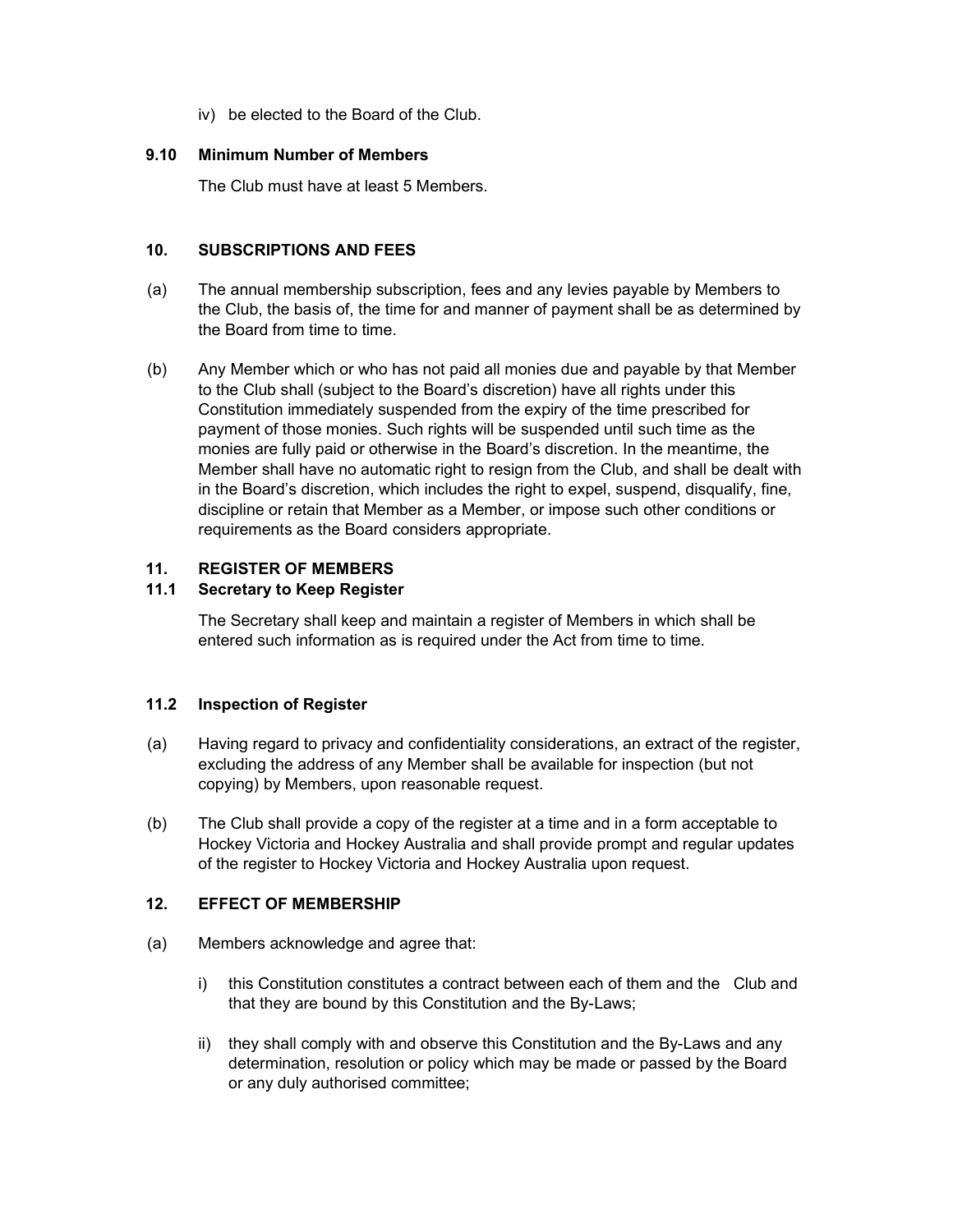- iii) by submitting to this Constitution and the By-Laws they are subject to the jurisdiction of the Club, Hockey Victoria and Hockey Australia (as applicable);
- iv) this Constitution is made in pursuit of a common object, namely the mutual and collective benefit of the Club and the Members;
- v) this Constitution and By-Laws are necessary and reasonable for promoting the Objects and particularly the advancement and protection of Hockey; and
- vi) subject to compliance with its terms, they are entitled to all benefits, advantages, privileges and services of Club membership.
- (b) A Member of the Club who is entitled to vote has the right:
	- i) to receive notice of General Meetings and of proposed special resolutions in the manner and time prescribed by this Constitution;
	- ii) to submit items of business for consideration at a General Meeting;
	- iii) to attend and be heard at General Meetings;
	- iv) to vote at a General Meeting;
	- v) to have access to the minutes of the general meetings and other documents of the Club as provided under Rule 34; and
	- vi) subject to Rule 11.2, to inspect the register of Members.
- (c) A right, privilege or obligation of a Member by reason of their membership of the Club is not capable of being transferred or transmitted to another Member.

# 13. DISCONTINUANCE OF MEMBERSHIP

#### 13.1 Notice of Resignation

(a) Subject to this Constitution any Member which has paid all monies due and payable to the Club and has no other liability (contingent or otherwise) to the Club may resign from the Club by giving one months' notice in writing to the Club of such intention to withdraw or resign and upon the expiration of that period of notice, the Member shall cease to be a Member.

#### 13.2 Resignation by Failure to pay Affiliation Fees

- (a) A Member is taken to have resigned if:
	- i) the Member's annual subscription fees are more than twelve months in arrears; or
	- ii) no annual subscription fees are payable: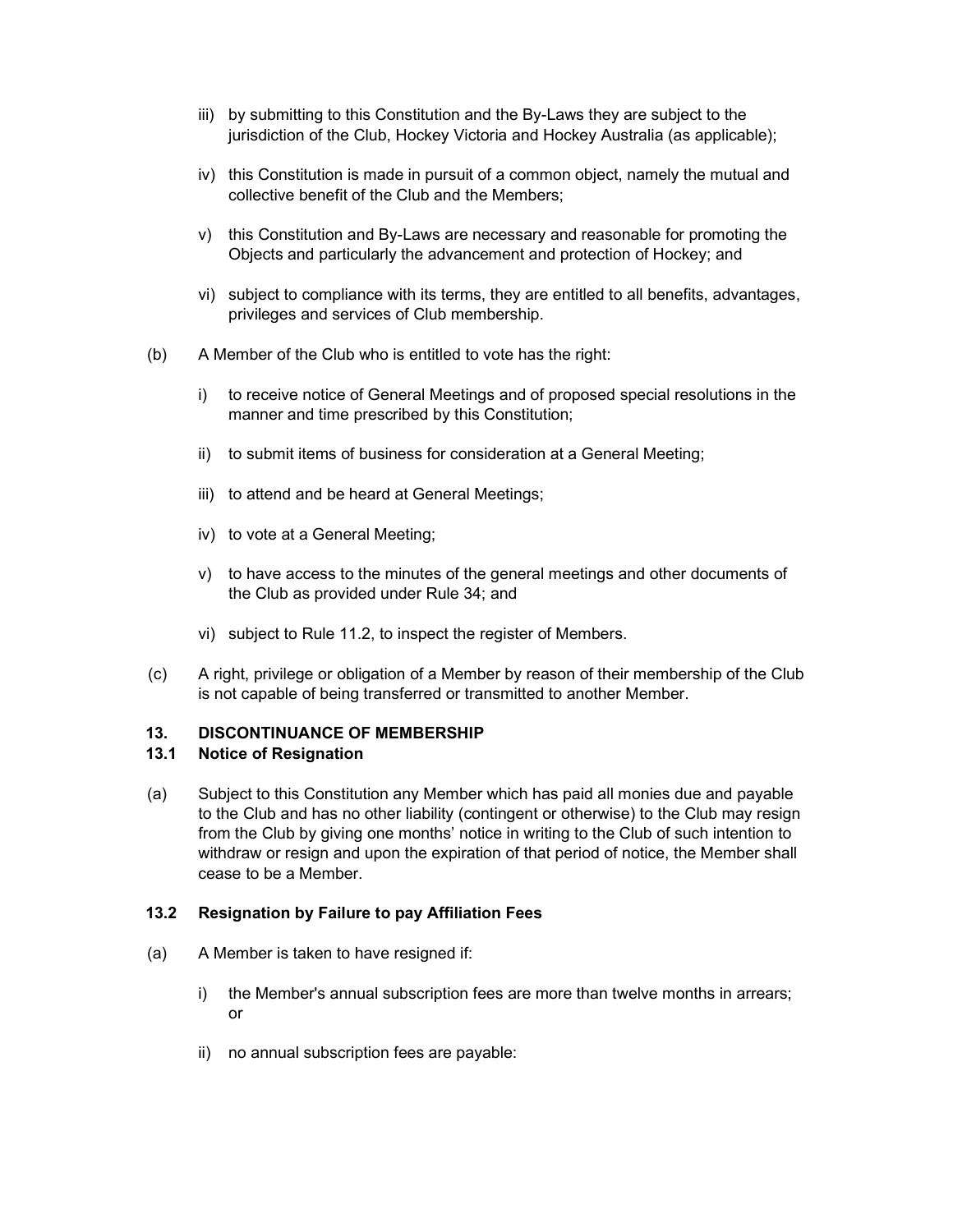- 1) the Secretary or Treasurer has made a written request to the Member to confirm that they wish to remain a Member; and
- 2) the Member has not, within three months after receiving that request, confirmed in writing that he or she wishes to remain a Member.

# 13.3 Forfeiture of Rights

A Member who ceases to be a Member, for whatever reason, shall forfeit all right in and claim upon the Club and its property including Intellectual Property. Any Association documents, records or other property in the possession, custody or control of that Member shall be returned to the Club immediately.

# 13.4 Membership may be Reinstated

Membership which has lapsed, been withdrawn or terminated under this Constitution may be reinstated at the discretion of the Board, on application in accordance with this Constitution and otherwise on such conditions as it sees fit.

# 14. DISCIPLINE OF MEMBERS

# 14.1 Disciplinary Action

- (a) Where the Board is advised or considers that a Member has allegedly:
	- i) breached, failed, refused or neglected to comply with a provision of this Constitution, the By-Laws or any resolution or determination of the Board or any duly authorised committee; or
	- ii) acted in a manner unbecoming of a Member or prejudicial to the Objects and the interests of the Club, Peak Bodies and/or Hockey; or
	- iii) brought the Club, Peak Bodies or Hockey into disrepute,

the Board may commence or cause to be commenced disciplinary proceedings against that Member, and that Member will (unless rule 14.1(b) applies) be subject to, and submits unreservedly to the jurisdiction, procedures, penalties and appeal mechanisms (if any) of the Club.

(b) Where the issue the subject of the disciplinary proceedings relates to Hockey in Victoria, that Member and the Club acknowledge that Hockey Victoria is the final arbiter such matters and that Member submits unreservedly to the jurisdiction, procedures, penalties and appeal mechanisms (if any) of Hockey Victoria on those issues.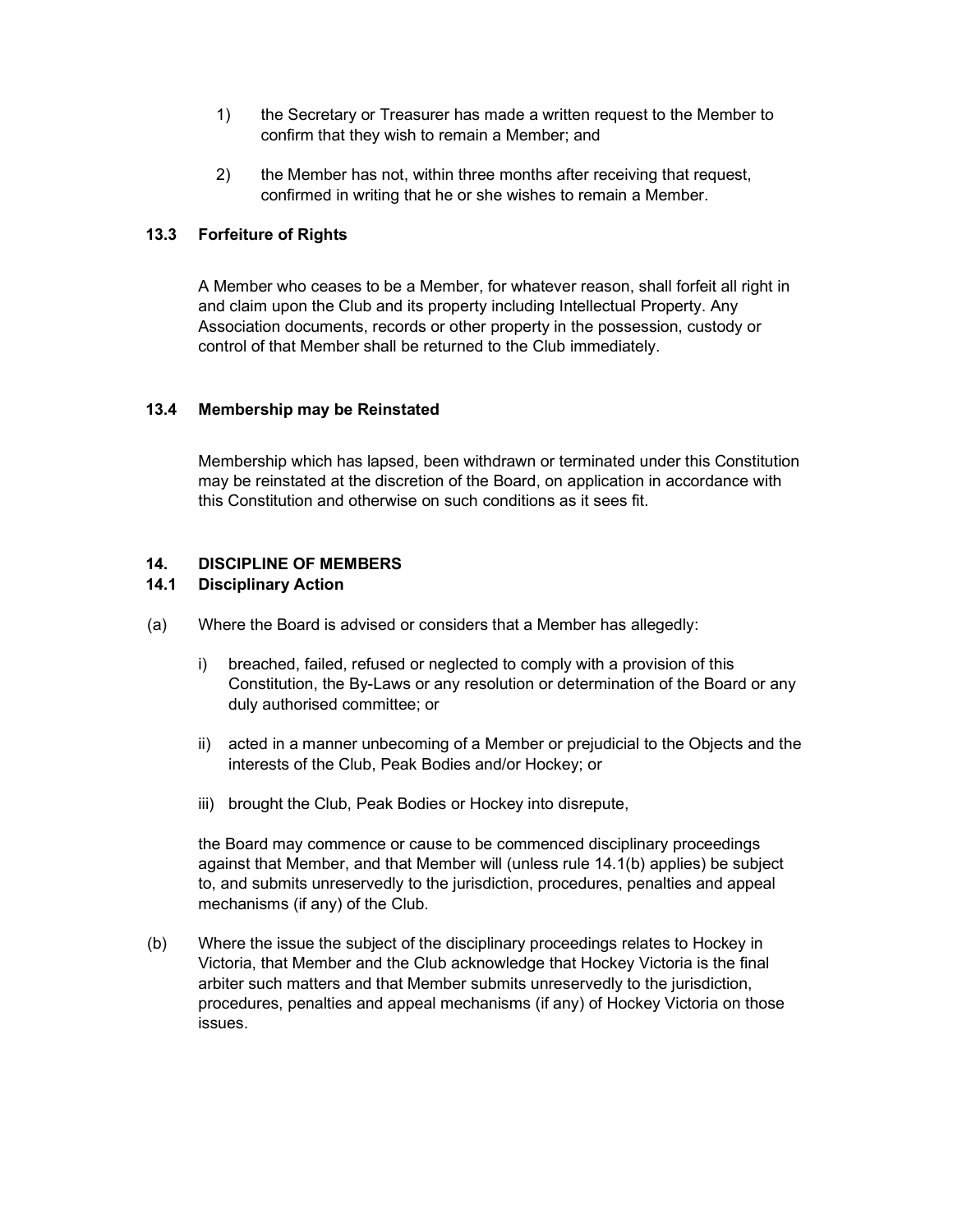# 15. GRIEVANCE PROCEDURE

# 15.1 Grievance by a Member

- (a) The grievance procedure set out in this clause applies to disputes under this Constitution between a Member and:
	- i) another Member;
	- ii) the Board; or
	- iii) the Club.
- (b) A member must not initiate a grievance procedure in relation to a matter that is the subject of a disciplinary procedure until the disciplinary procedure has been completed.
- (c) The Member commencing the grievance procedure must notify the Secretary of their dispute in writing (Grievance Notice).
- (d) The Grievance Notice must:
	- i) identify the party against whom the Grievance is being raised;
	- ii) the nature of the dispute;
	- iii) what steps, if any, have been taken to resolve the dispute prior to commencing the grievance procedure; and
	- iv) any other matters which the Board may consider necessary from time to time.
- (e) The parties to the dispute must meet (which may, if agreed by the parties, take place by using any technology that allows the parties to communicate with each other clearly and simultaneously) and discuss the matter in dispute, and, if possible, resolve the dispute within fourteen days of the Grievance Notice being given to the Secretary.
- (f) If the parties are unable to resolve the dispute within fourteen days, either party may refer the dispute to the Dispute Settlement Centre of Victoria (Department of Justice) for resolution.
- (g) The Board may prescribe additional grievance procedures in the By-Laws consistent with this Rule 15.

# PART VI. GENERAL MEETINGS

# 16. GENERAL MEETINGS

(a) An Annual General Meeting of the Club shall be held in accordance with the provisions of the Act and this Constitution and on a date and at a venue to be determined by the Board.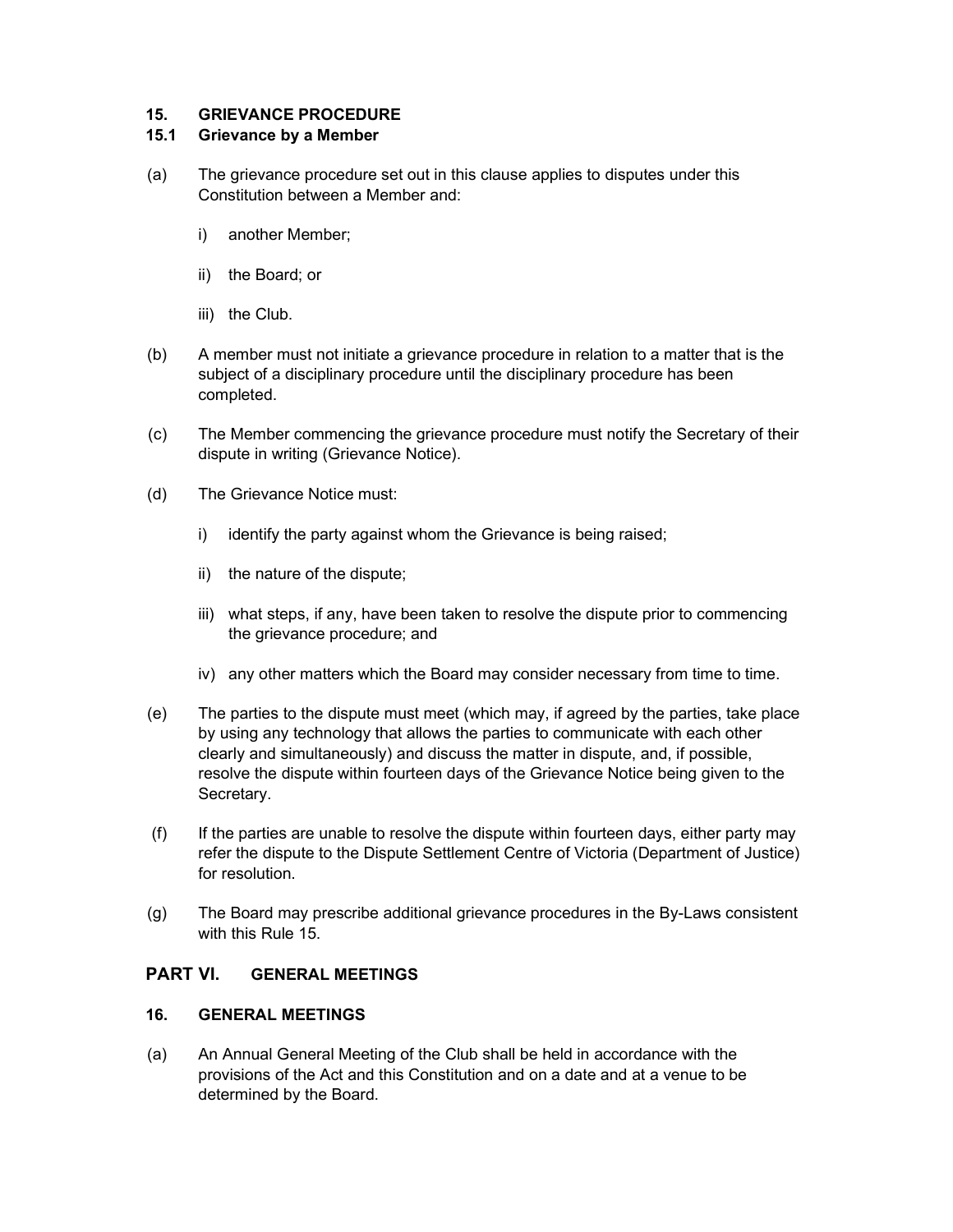(b) All General Meetings other than the Annual General Meeting shall be Special General Meetings and shall be held in accordance with this Constitution.

# 17. NOTICE OF GENERAL MEETING

# 17.1 Notice of General Meetings

- (a) Notice of every General Meeting shall be given to the Members at the address appearing in the register kept by the Club. No other person shall be entitled as of right to receive notices of General Meetings.
- (b) Notice of a General Meeting shall be given at least thirty days prior to the General Meeting and shall specify the place and day and hour of the General Meeting.
- (c) The agenda for the General Meeting stating the business to be transacted at the General Meeting shall be given at least twenty-one days prior to the General
- (d) Meeting, together with any notice of motion received from the Board. If a special resolution is proposed, the notice must state in full the proposed resolution and state the intention to propose the resolution as a special resolution.

#### 17.2 Entitlement to Attend General Meeting

Notwithstanding any other Rule, no Member shall be represented at, or take part in a General Meeting, unless all monies (set in accordance with Rule 9) then due and payable to the Club are paid.

#### 18. ANNUAL GENERAL MEETING

# 18.1 Business of the Annual General Meeting

- (a) The business to be transacted at the annual general meeting includes the consideration of:
	- i) financial statements of the Club for the preceding Financial Year submitted by the Board in accordance with the Act;
	- ii) reports of the Board (including in relation to the activities of the Club during the last preceding Financial Year) and auditors; and
	- iii) the election of Directors.
- (b) All business that is transacted at an Annual General Meeting, except for those matters set out in Rule 18.1(a) shall be special business. "Special business" is business of which a notice of motion has been submitted in accordance with Rule 19.

#### 18.2 Business Transacted

Unless otherwise agreed by the Chair, no business other than that stated on the notice shall be transacted at that meeting.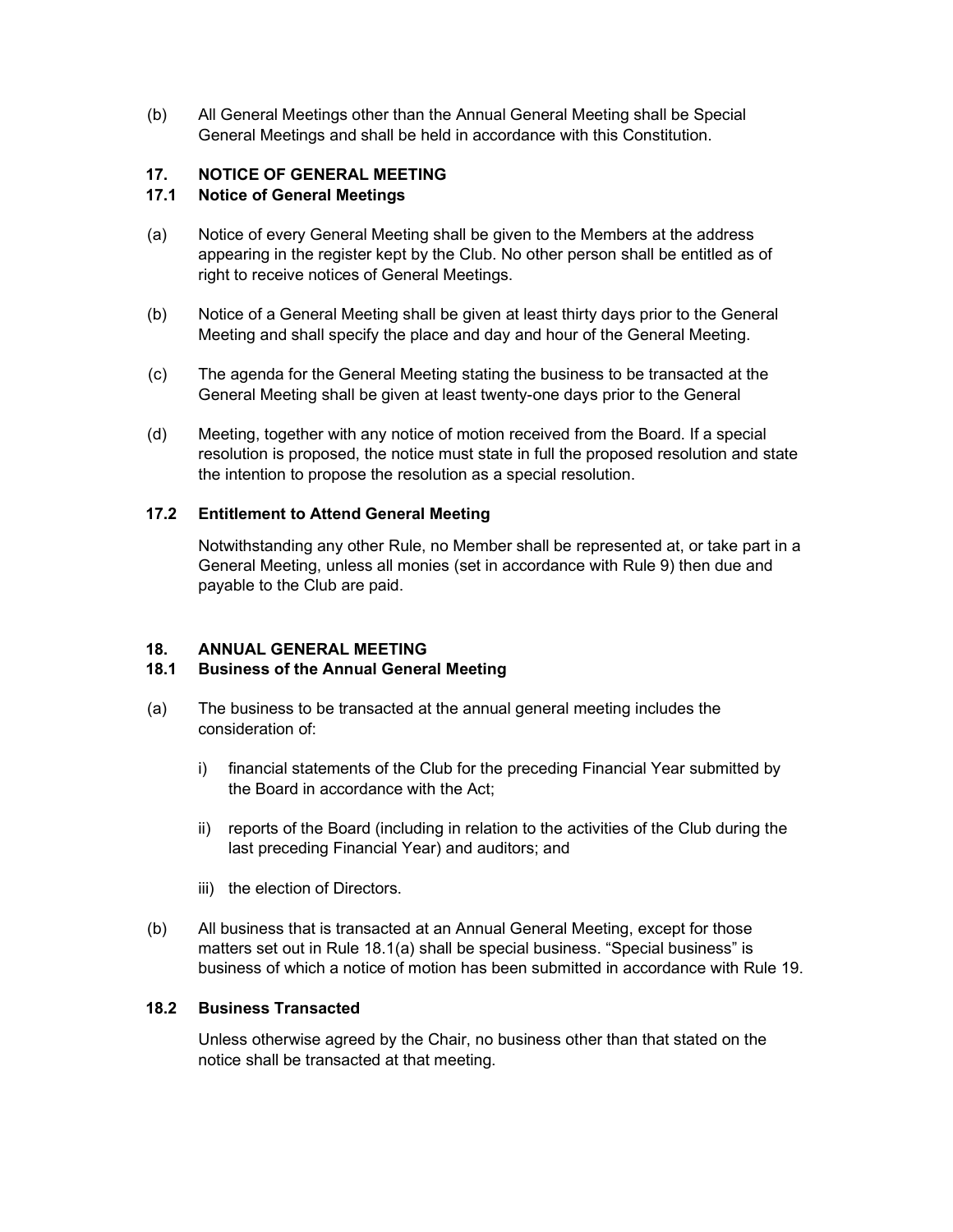# 19. NOTICES OF MOTION

All notices of motion for inclusion as special business at a General Meeting must be submitted in writing (in the prescribed form) to the Secretary not less than twenty-two days (excluding receiving date and meeting date) prior to the General Meeting.

# 20. SPECIAL GENERAL MEETINGS

# 20.1 Special General Meetings may be Held

The Board may, whenever it thinks fit, convene a special general meeting of the Club and, where, but for this Rule more than fifteen months would elapse between annual general meetings, shall convene a special general meeting before the expiration of that period.

# 20.2 Requisition of Special General Meetings

- (a) The Board shall on the requisition in writing of at least 10% of Members convene a Special General Meeting.
- (b) The requisition for a Special General Meeting shall state the object(s) of the meeting, shall be signed by the Members making the requisition and be sent to the Club. The requisition may consist of several documents in a like form each signed by one or more of the Members making the requisition.
- (c) If the Board does not cause a Special General Meeting to be held within sixty days after the date on which the requisition is sent to the Club, the Members making the requisition, or any of them, may convene a Special General Meeting to be held not later than three months after that date.
- (d) A Special General Meeting convened by Members under this Constitution shall be convened in the same manner, or as nearly as possible as that, in which meetings are convened by the Board.

# 21. PROCEEDINGS AT GENERAL MEETINGS

# 21.1 Quorum

- (a) No business shall be transacted at any General Meeting unless a quorum is present at the time when the meeting proceeds to business.
- (b) A quorum for General Meetings of the Club shall be 10% of the Members entitled to vote and represented at the meeting in person or by proxy or by exercise of postal ballot. For the avoidance of doubt proxy and postal votes will be counted towards the quorum.

# 21.2 Chair of Board Preside

The chair of the Board shall, subject to this Constitution, preside as chair at every General Meeting of the Club. If the chair is not present, or is unwilling or unable to preside, the deputy chair shall preside as chair for that meeting only. If the deputy chair is not present, or is unwilling or unable to preside, the Directors shall choose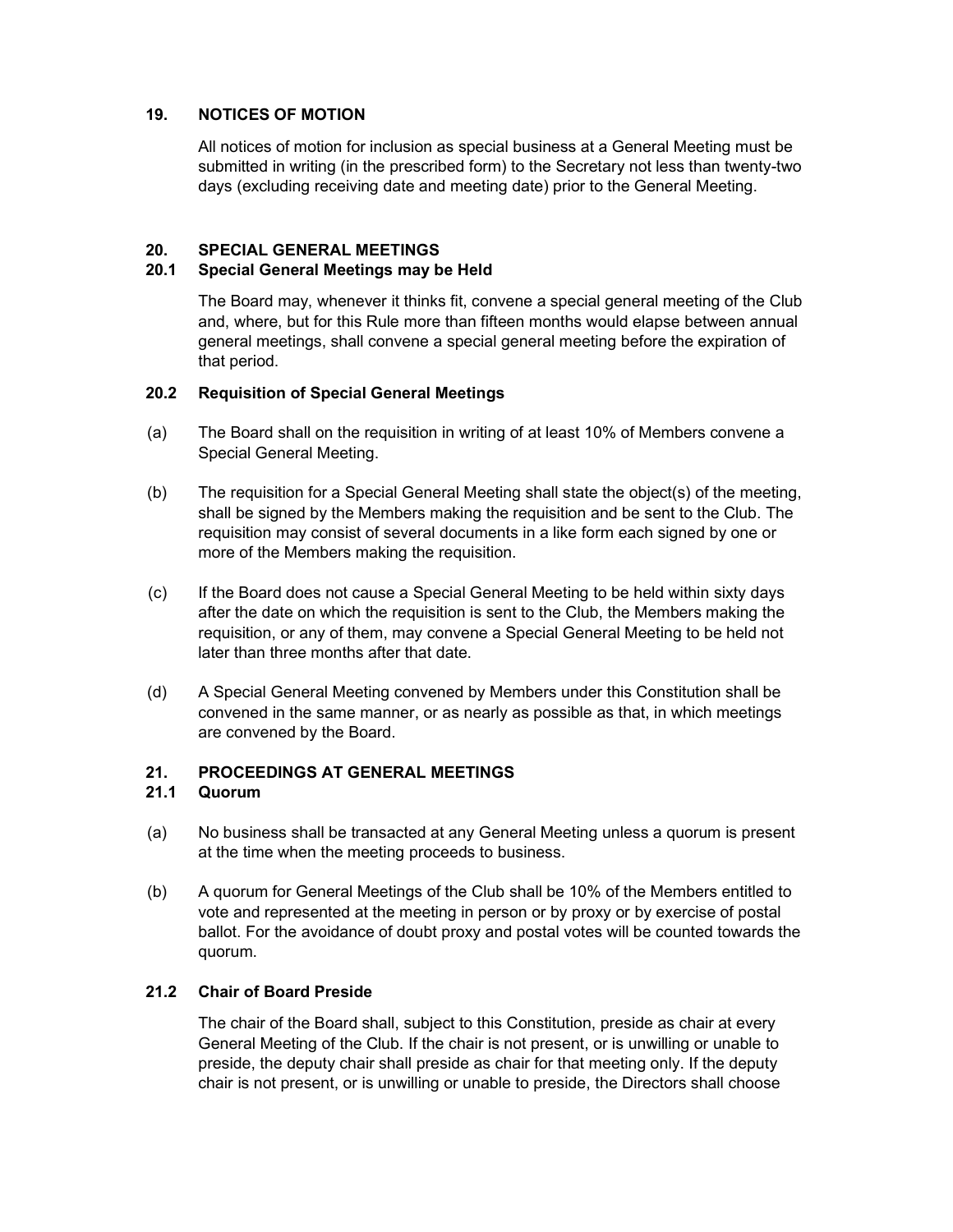one of their number present who shall, subject to this Constitution, preside as chair for that meeting only.

# 21.3 Adjournment of Meeting

- (a) If within half an hour after the appointed time for the commencement of a General Meeting, a quorum is not present, the meeting:
	- i) if convened upon the requisition of Members under Rule 20.2, shall be
	- ii) dissolved; and
	- iii) in any other case, shall stand adjourned to such other day and at such other time and place as the chair may determine.
- (b) If at the adjourned meeting a quorum is not present within half an hour from the time appointed for the meeting the meeting will lapse.
- (c) The chair may, with the consent of any General Meeting at which a quorum is present, and shall, if so directed by the meeting, adjourn the meeting from time to time and from place to place but no business shall be transacted at any adjourned meeting other than the business left unfinished at the meeting from which the adjournment took place.
- (d) When a General Meeting is adjourned for thirty days or more, notice of the adjourned meeting shall be given as in the case of an original meeting.
- (e) Except as provided in Rule  $21.3(c)$  it shall not be necessary to give any notice of an adjournment or the business to be transacted at any adjourned meeting.

# 21.4 Use of Technology

- (a) A Member not physically present at a General Meeting may participate in the meeting using technology that allows that Member, and the Members present at the meeting to communicate with each other clearly and simultaneously.
- (b) A Member participating in a General Meeting as permitted under Rule 21.4(a) is taken to be present at the meeting and, if the Member votes at the meeting, is taken to have voted in person.

# 21.5 Voting Procedure

- (a) At any General Meeting a resolution put to the vote of the meeting shall be decided on a show of hands, unless a poll is (before or on the declaration of the result of the show of hands) demanded by the:
	- i) chair; or
	- ii) majority of the Members present.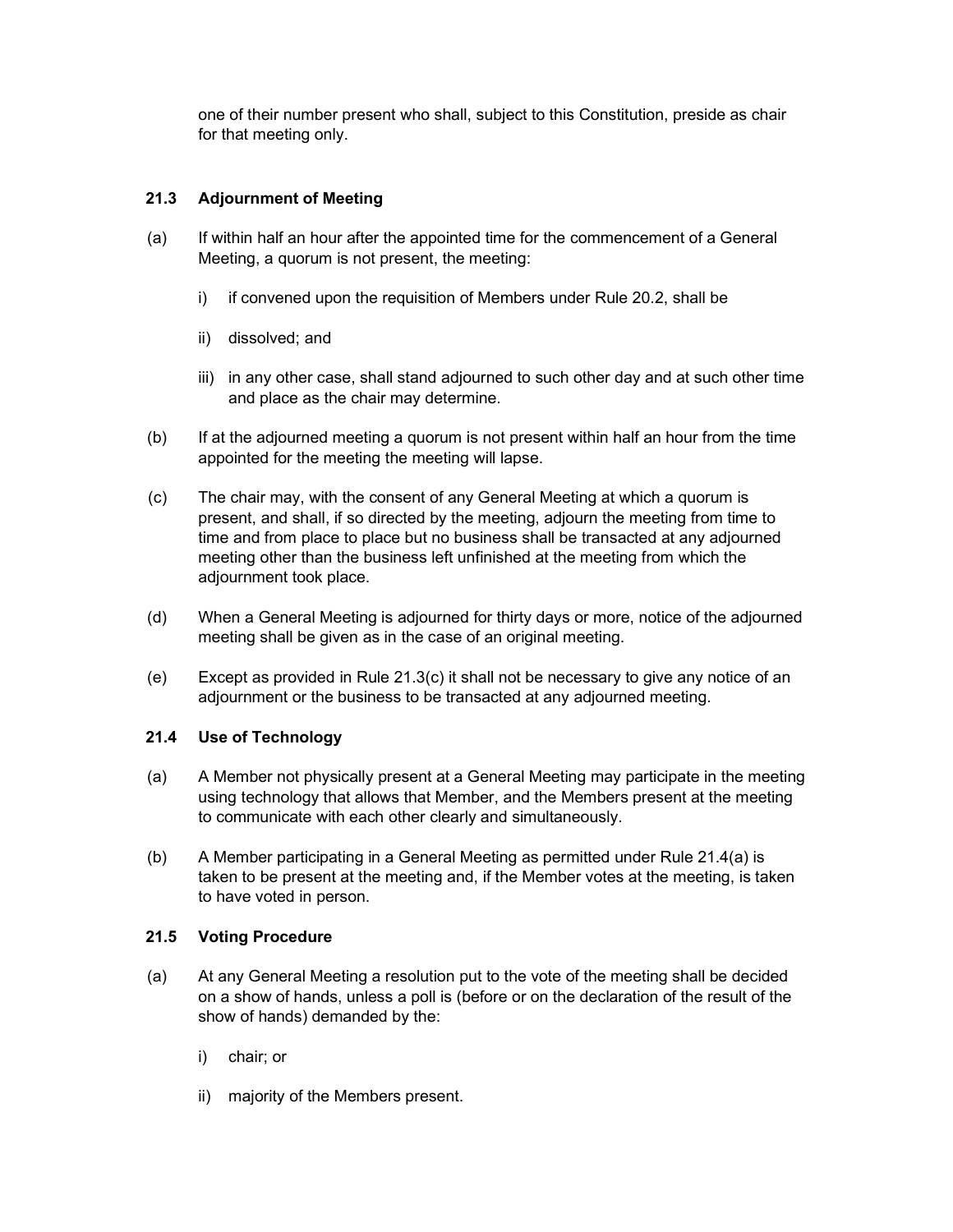(b) The Secretary of the Club shall keep a record of members of the Club voting at an election of Members of the Club.

# 21.6 Recording of Determinations

Unless a poll is demanded under Rule 21.5, a declaration by the chair that a resolution has on a show of hands been carried or carried unanimously or by a particular majority or lost and an entry to that effect in the book containing the minutes of the proceedings of the Club shall be conclusive evidence of the fact without proof of the number of the votes recorded in favour of or against the resolution.

# 21.7 Where Poll Demanded

If a poll is duly demanded under Rule 21.5 it shall be taken in such manner and either at once or after an interval or adjournment or otherwise as the chair directs and the result of the poll shall be the resolution of the meeting at which the poll was demanded.

# 21.8 Resolutions at General Meetings

- (a) Except where a Special Resolution is required, all questions at General Meetings shall be determined by the majority of votes (as set out in Rule 21). Except as otherwise provided in this Constitution, in the case of an equality of votes on a question at a General Meeting, the chair is entitled to a casting vote.
- (b) A special resolution is passed if not less than three quarters of the members voting at a general meeting (whether in person or by proxy) vote in favour of the resolution.

# 21.9 Minutes

- (a) The Secretary must ensure that minutes are taken and kept of each General Meeting.
	- i) The minutes must record:
	- ii) the business considered at the meeting;
	- iii) proxy and postal forms given to the Secretary under Rule 22;
	- iv) any resolution on which a vote is taken and the result of the vote; and
	- v) the names of persons present at all meetings.
- (b) In addition, the minutes of each annual general meeting must include:
	- i) the financial statements submitted to the members in accordance with Rule 18.1(a);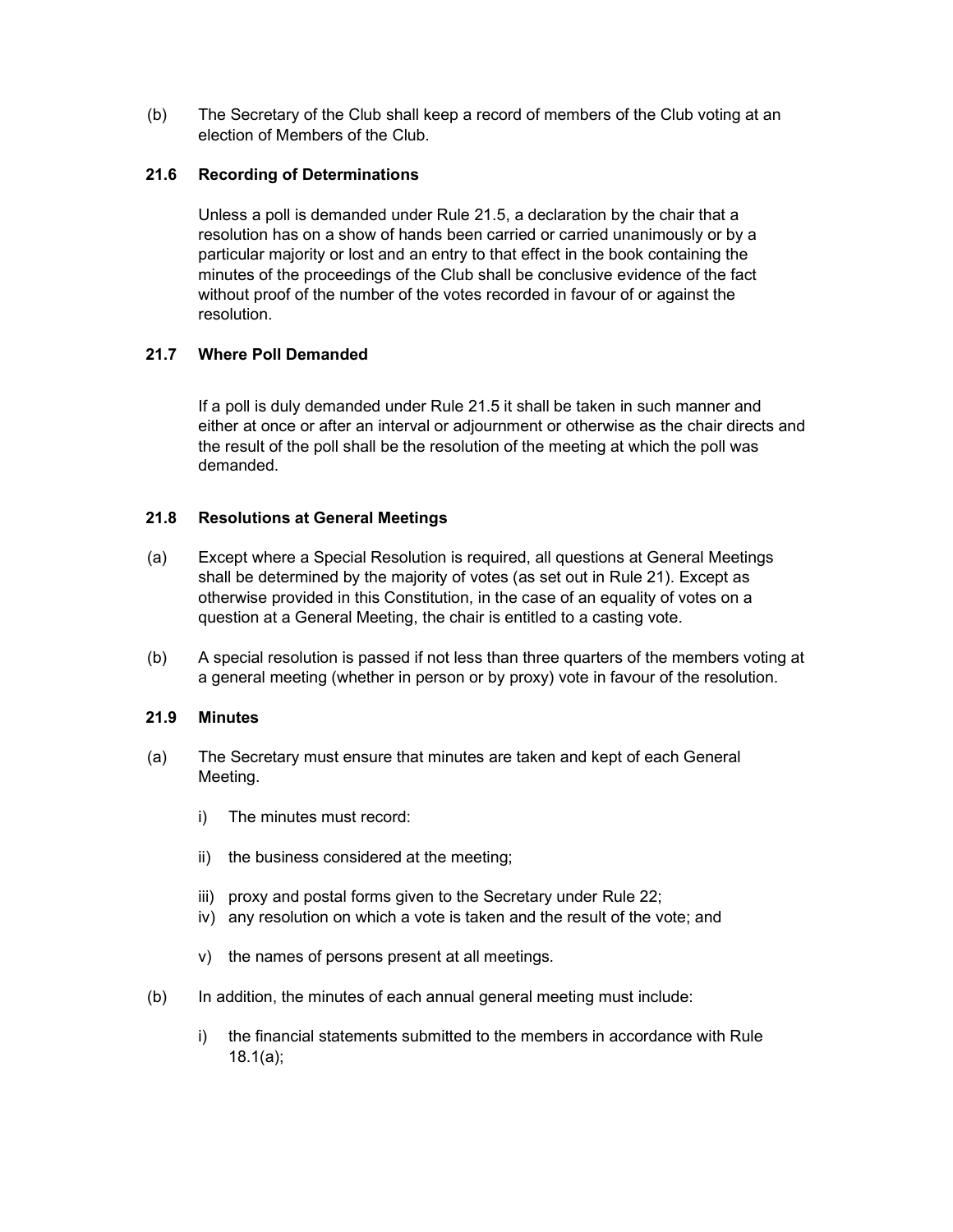- ii) the certificate signed by two Board members certifying that the financial statements give a true and fair view of the financial position and performance of the Club;
- iii) any audited accounts and auditor's report or report of a review accompanying the financial statements that are required under the Act; and
- iv) a record of members of the Club voting at an election of Members of the Club.
- (c) The minutes of General Meetings shall be available for inspection and copying by the Members.

# 22. PROXY AND POSTAL VOTING

- (a) Proxy voting shall be permitted at all General Meetings provided a proxy form in the form approved by the Board from time to time, has been duly completed and executed and is lodged with the Secretary at least forty- eight (48) hours before the commencement of the meeting.
- (b) The instrument appointing a proxy shall be deemed to confer authority to demand or join in demanding a poll. For the proxy to be valid a Member must instruct the proxy to vote either in favour of or against any proposed resolutions which must be set out in the proxy form or otherwise provide that the proxy may vote on the Member's behalf as they say fit.
- (c) Postal voting shall be permitted at all General Meetings provided a postal ballot form in the form approved by the Board from time to time, has been duly completed and executed and is lodged with the Secretary at least forty-eight (48) hours before the commencement of the meeting. For a postal ballot to be valid the Member must have voted in favour of or against any proposed resolutions which must be set out in the postal ballot form.
- (d) Should an issue arise between General Meetings which requires a decision or ratification by Members the Board may call a postal vote in such manner as it considers necessary.

# PART VII. THE BOARD

# 23. POWERS OF THE BOARD

- (a) The affairs of the Club shall be managed by the Board constituted under Rule 24.1.
- (b) Subject to this Constitution and the Act, the Board:
	- i) shall control and manage the business and affairs of the Club;
	- ii) may exercise all such powers and functions as may be exercised by the Club other than those powers and functions that are required by this Constitution to be exercised by the Members in General Meeting;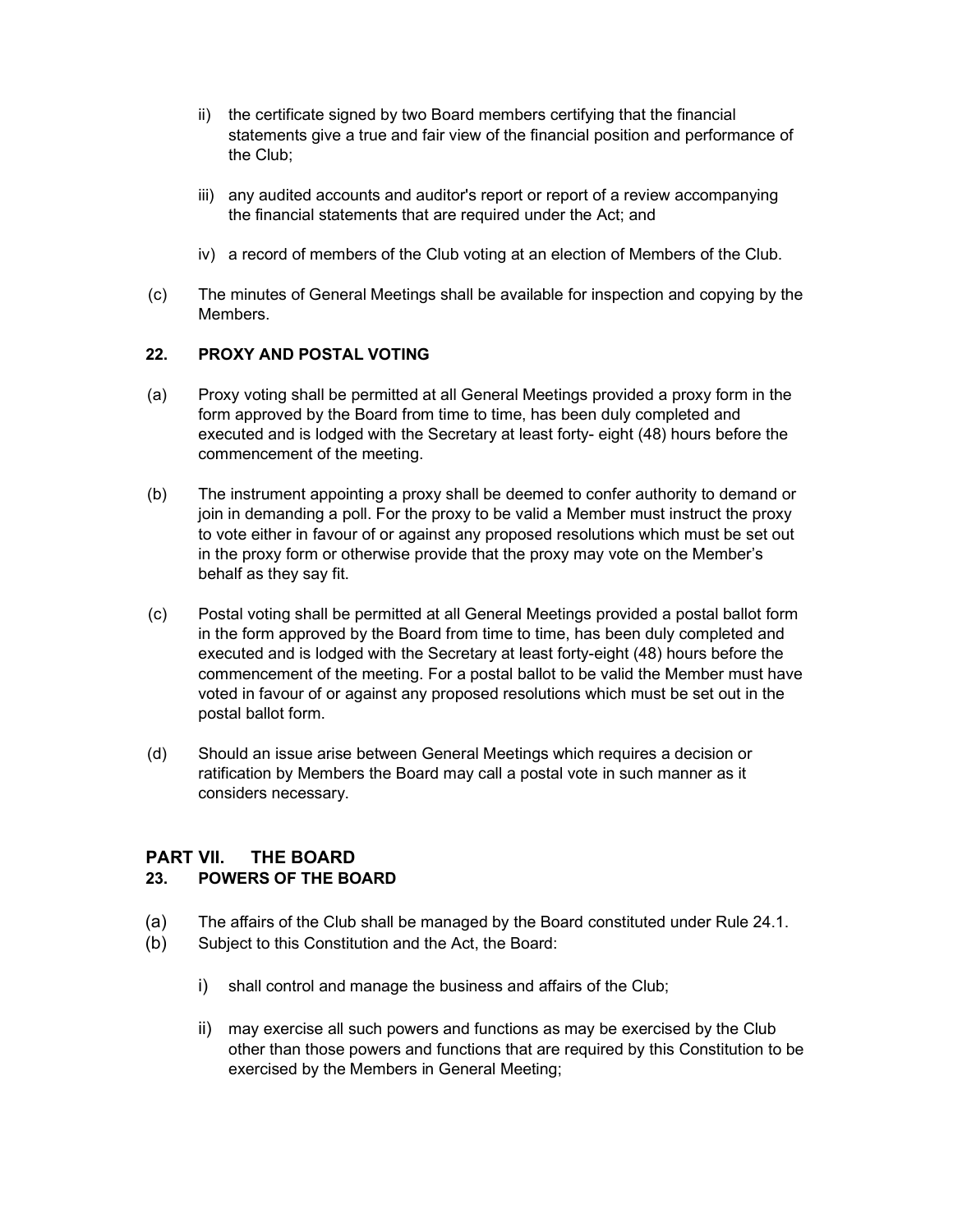- iii) has power to perform all such acts and things as appear to the Board to be essential for the proper management of the business and affairs of the Club; and
- iv) the Board as the controlling authority of the Club shall be responsible for acting on all issues in accordance with the Objects and shall operate for the collective and mutual benefit of the Club and Hockey throughout Victoria.

#### 24. COMPOSITION OF THE BOARD

#### 24.1 Board Composition

The Board shall comprise at least six (6) Directors elected by the Members in accordance with Rule 25.

# 24.2 Chair and Deputy Chair

The positions of chair and deputy chair shall be appointed by the Board from amongst the Directors as soon as practicable after each Annual General Meeting. The appointees will hold the respective positions until the conclusion of the next Annual General Meeting following their appointment. An Elected Director may be reappointed to either position.

#### 24.3 Portfolios

If the Board considers it appropriate, to further the Objects, it may allocate Directors to specific portfolios, with specific responsibilities, as determined in the discretion of the Board.

# 25. ELECTION OF DIRECTORS

### 25.1 Qualifications for Directors

- (a) Nominees for Director positions on the Board must be over the age of eighteen (18) years, reside in Australia and meet the qualifications as prescribed from time to time by the Board and set out in the By-Laws.
- (b) Nominees for Directors must be a Member but not an Honorary Member.
- (c) Nominees for Director positions on the Board must declare any position they hold in Hockey Victoria or Hockey Australia including as an office bearer, director or a paid appointee.
- (d) In all elections Rule 26.4 must be observed.

# 25.2 Elections of Directors

- (a) The Secretary shall call for nominations thirty (30) days before the date of the Annual General Meeting. All Members shall be notified of the call for nominations.
- (b) Nominations for Directors must be:
	- i) in writing;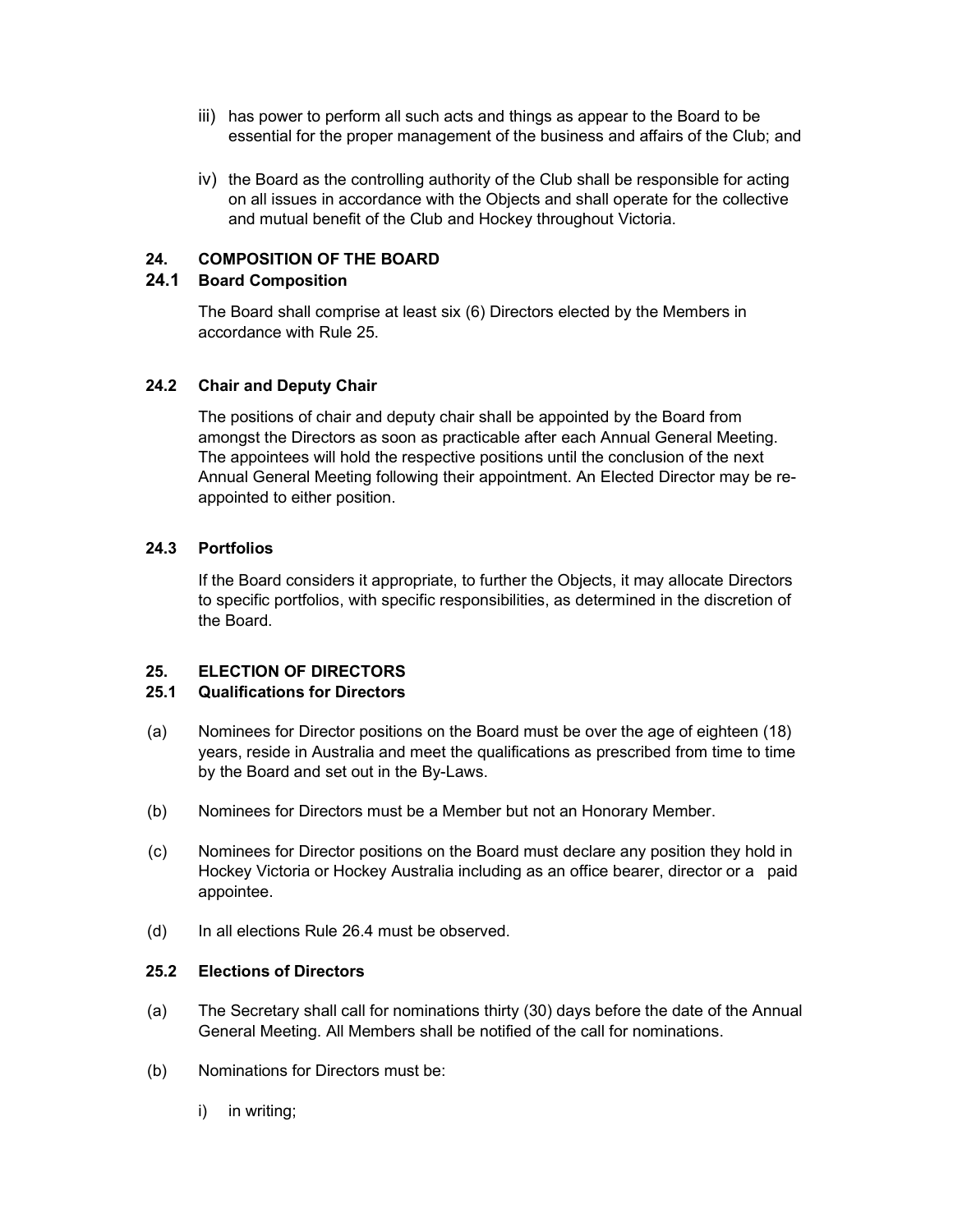- ii) on the prescribed form (if any) provided for that purpose;
- iii) signed by a Member; and
- iv) certified by the nominee (who must be a Member) expressing his or her willingness to accept the position for which he or she is nominated.
- (c) Nominations must be received by the Secretary at least forty-eight (48) hours prior to the Annual General Meeting.
- (d) If the number of nominations received for the Board is equal to the number of vacancies to be filled or if there are insufficient nominations received to fill all vacancies on the Board, then those nominated shall be elected without the need for a ballot.
- (e) If the number of nominations exceeds the number of vacancies to be filled, a ballot shall be taken in such usual and proper manner as the chair directs.
- (f) The voting shall be conducted by preferential ballot or by such other procedure as is determined by the Board and communicated to the Members.

#### 25.3 Term of Appointment

- (a) Directors shall be elected in accordance with this Constitution for a term of three years, which shall commence from the conclusion of the Annual General Meeting at which the election occurred until the conclusion of the third annual general meeting following.
- (b) At each Annual General Meeting elections shall be held for approximately one third of the Directors. Should any adjustment to the term of Directors elected under this Constitution be necessary to ensure rotational terms in accordance with this Constitution, this shall be determined by the Board.

#### 26. VACANCIES OF DIRECTORS

#### 26.1 Grounds for Termination of Director

- (a) In addition to the circumstances (if any) in which the office of a Director becomes vacant by virtue of the Act, the office of a Director becomes vacant if the Director:
	- i) dies;
	- ii) becomes bankrupt or makes any arrangement or composition with his creditors generally;
	- iii) becomes of unsound mind or a person whose person or estate is liable to be dealt with in any way under the law relating to mental health;
	- iv) resigns his office in writing to the Club;
	- v) is absent without the consent of the Board from two consecutive meetings of the Board;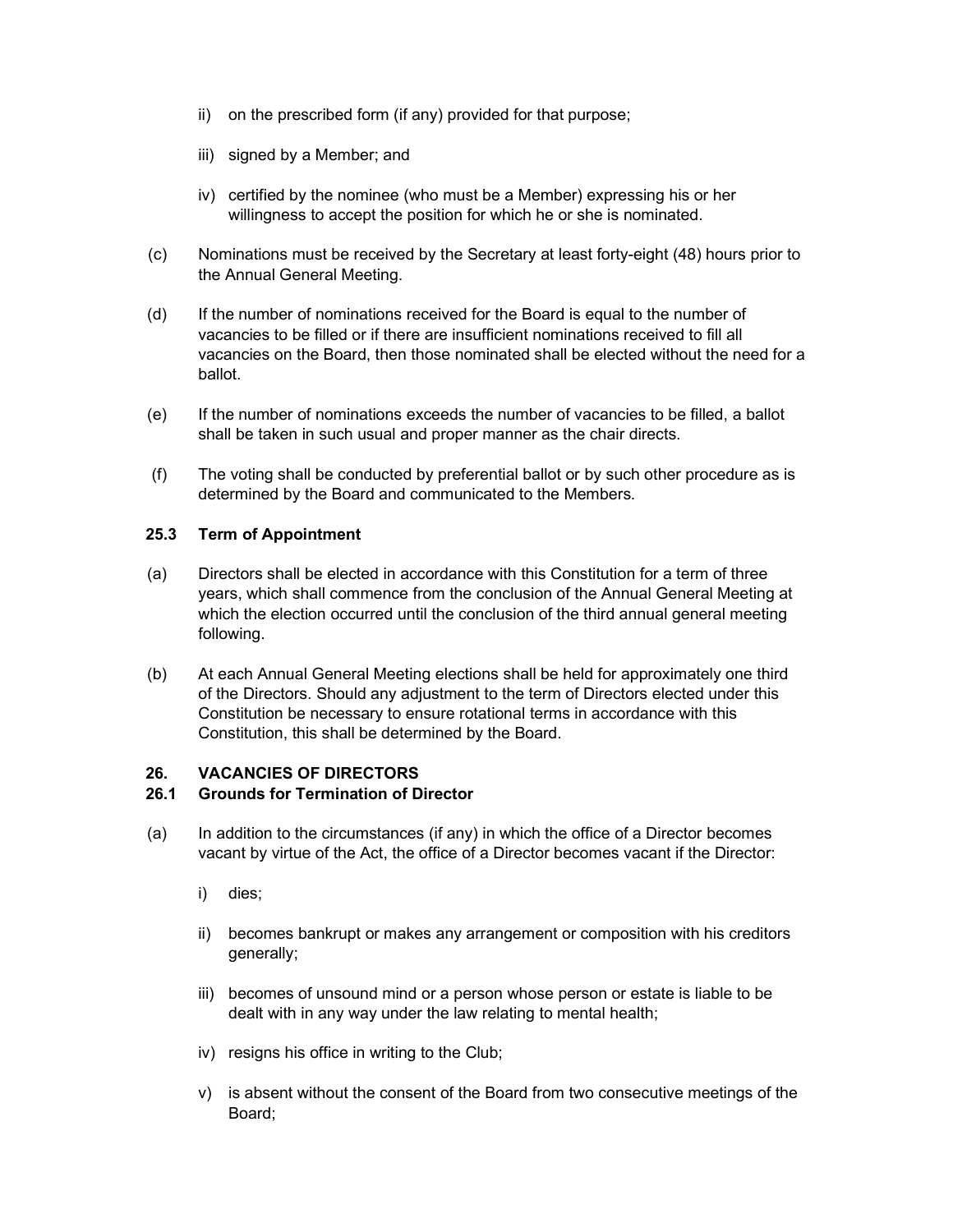- vi) holds any office of employment of the Club;
- vii) without the prior consent or later ratification of the Members in General Meeting holds any office of profit under the Club;
- viii) is directly or indirectly interested in any contract or proposed contract with the Association and fails to declare the nature of his interest;
- ix) fails to comply with their Duties under the Act;
- x) is removed from office by Special Resolution under Rule 26.2; or
- xi) would otherwise be prohibited from being a director of a corporation under the Corporations Act or is disqualified from office under the Act.

#### 26.2 Removal of a Director

- (a) The Club in a General Meeting may by Special Resolution remove any Director before the expiration of their term of office. If a Director is removed in accordance with this Rule the office of the Director becomes vacant and shall be filled in accordance with the procedure set out in Rule 26.3.
- (b) Where the Director to whom a proposed resolution referred to in Rule 26.2(a) makes representations in writing to the Secretary and requests that such representations be notified to the Members, the Secretary may send a copy of the representations to each Member or, if they are not so sent, the Director may require that they be read out at the meeting, and the representations shall be so read.

#### 26.3 Casual Vacancies

- (a) The Board may appoint an eligible member of the Club to fill a position as a Director on the Board where the position:
	- i) has become vacant under Rule 26.1 or Rule 26.2; or
	- ii) was not filled by election at the last Annual General Meeting.
- (b) A Director appointed in accordance with Rule 26.3 will hold office until the next Annual General Meeting.
- (c) Rule 26.4 must be observed at all times when filling any Director casual vacancy.

# 26.4 Remaining Directors May Act

In the event of a casual vacancy or vacancies in the office of a Director, the remaining Directors may act but, if the number of remaining Directors is not sufficient to constitute a quorum at a meeting of the Board, they may act only for the purpose of increasing the number of Directors to a number sufficient to constitute such a quorum.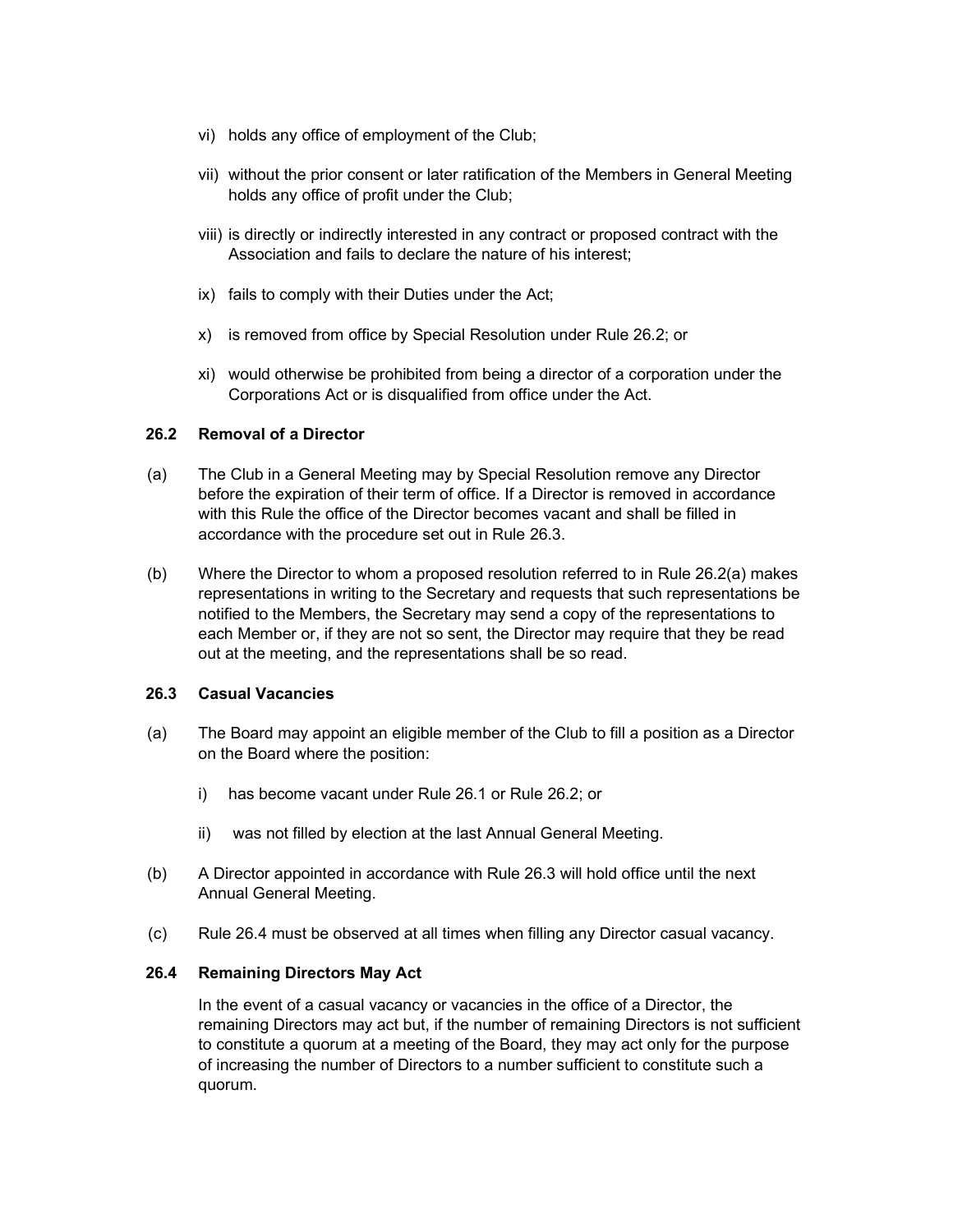# 27. MEETINGS OF THE BOARD

# 27.1 Board to Meet

The Board shall meet as often as is deemed necessary in every calendar year (and at least four times in each calendar year) for the dispatch of business and may adjourn and, subject to this Constitution otherwise regulate, its meetings as it thinks fit. The Secretary shall, on the requisition of two Directors, convene a meeting of the Board within a reasonable time.

# 27.2 Decisions of Board

Subject to this Constitution, questions arising at any meeting of the Board shall be decided by a majority of votes and all questions so decided shall for all purposes be deemed a determination of the Board. All Directors present at any meeting shall have one vote on any question. The chair shall also have a casting vote where voting is equal. Voting by proxy is not permitted.

# 27.3 Resolutions not in Meeting

- (a) A resolution in writing, signed or assented to by email or other form of visible or other electronic communication by all the Directors shall be as valid and effectual as if it had been passed at a meeting of Directors duly convened and held. Any such resolution may consist of several documents in like form each signed by one or more of the Directors.
- (b) Without limiting the power of the Board to regulate its meetings as it thinks fit, a meeting of the Board may be held where one or more of the Directors is not physically present at the meeting, provided that:
	- i) all persons participating in the meeting are able to communicate with each other effectively, simultaneously and instantaneously, whether by means of telephone or other form of communication;
	- ii) notice of the meeting is given to all the Directors entitled to notice in accordance with the usual procedures agreed upon or laid down from time to time by the Board and such notice specifies that Directors are not required to be present in person;
	- iii) in the event that a failure in communications prevents condition (i) from being satisfied by that number of Directors which constitutes a quorum, and none of such Directors are present at the place where the meeting is deemed by virtue of the further provisions of this Rule to be held, then the meeting shall be suspended until condition (i) is satisfied again. If such condition is not satisfied within fifteen minutes from the interruption the meeting shall be deemed to have terminated; and
	- iv) any meeting held where one or more of the Directors is not physically present shall be deemed to be held at the place specified in the notice of meeting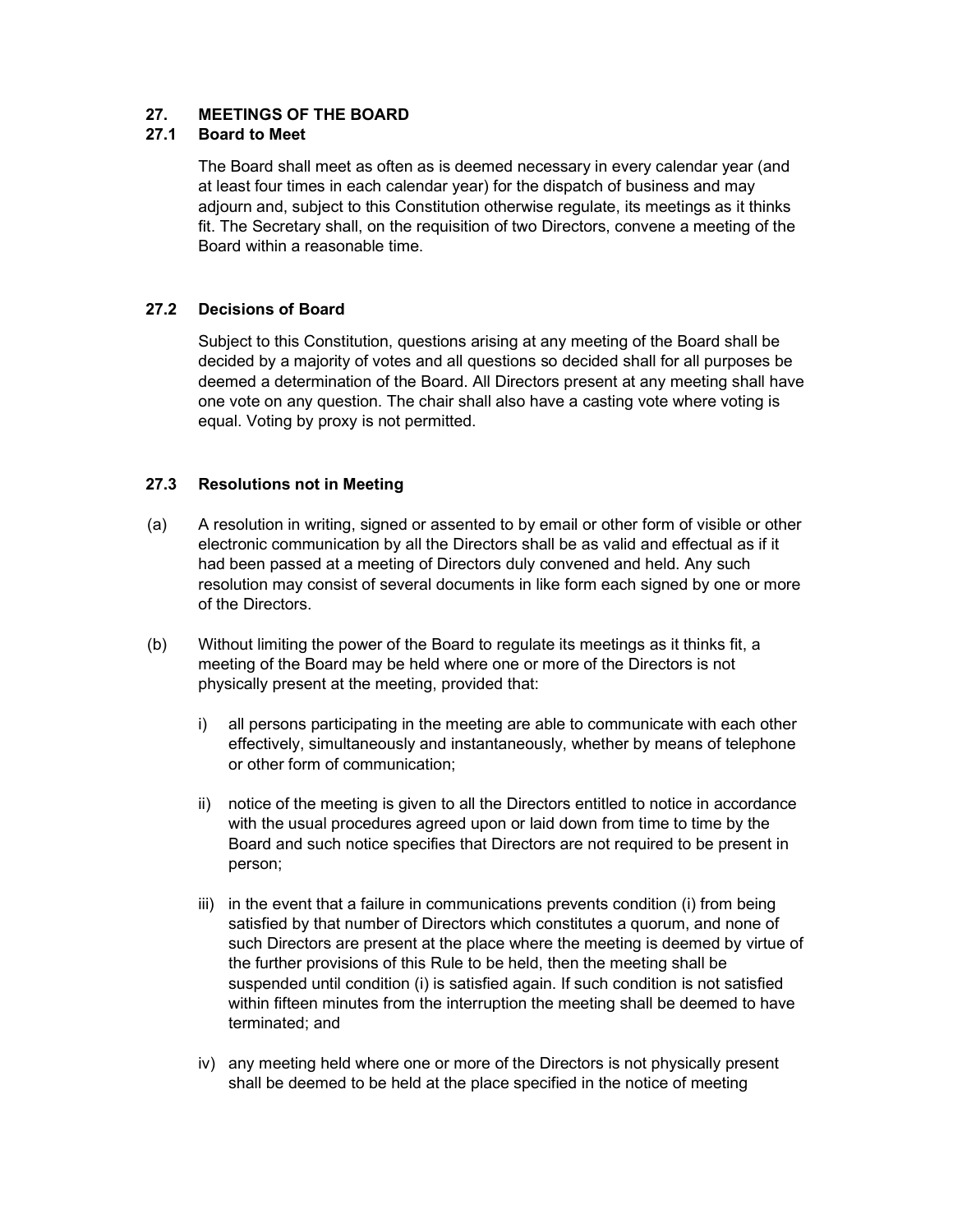provided a Director is there present and if no Director is there present the meeting shall be deemed to be held at the place where the chair is located.

# 27.4 Quorum

- (a) No business may be conducted at a meeting of the Board unless a quorum is present.
- (b) At meetings of the Board the number of Directors whose presence (or participation under Rule 27.4(a)) is required to constitute a quorum is the majority of the Directors.

#### 27.5 Notice of Board Meetings

Unless all Directors agree to hold a meeting at shorter notice (which agreement shall be sufficiently evidenced by their presence) not less than seven (7) days' oral or written notice of the meeting of the Board shall be given to each Director by the Secretary. The agenda shall be forwarded to each Director not less than one (1) day prior to such meeting.

#### 27.6 Validity of Board Decisions

A procedural defect in decisions taken by the Board shall not result in such decision being invalidated.

#### 27.7 Chair of Board Meeting

The chair appointed under Rule 24.2 shall preside at every meeting of the Board. If the chair is not present, or is unwilling or unable to preside, the deputy chair shall preside as chair for that meeting only. If the deputy chair is not present, or is unwilling or unable to preside, the Directors shall choose one of their number to preside as chair for that meeting only.

#### 27.8 Minutes of Board Meeting

- (a) The Board must ensure that minutes are taken and kept of each committee meeting.
- (b) The minutes must record the following:
	- i) the names of the Board members in attendance at the meeting;
	- ii) the business considered at the meeting;
	- iii) any resolution on which a vote is taken and the result of the vote; and
	- iv) any conflict of interested disclosed under Rule 28.

#### 27.9 Leave of Absence

(a) The Board may grant a Director leave of absence from Board and committee meetings for a period not exceeding three months.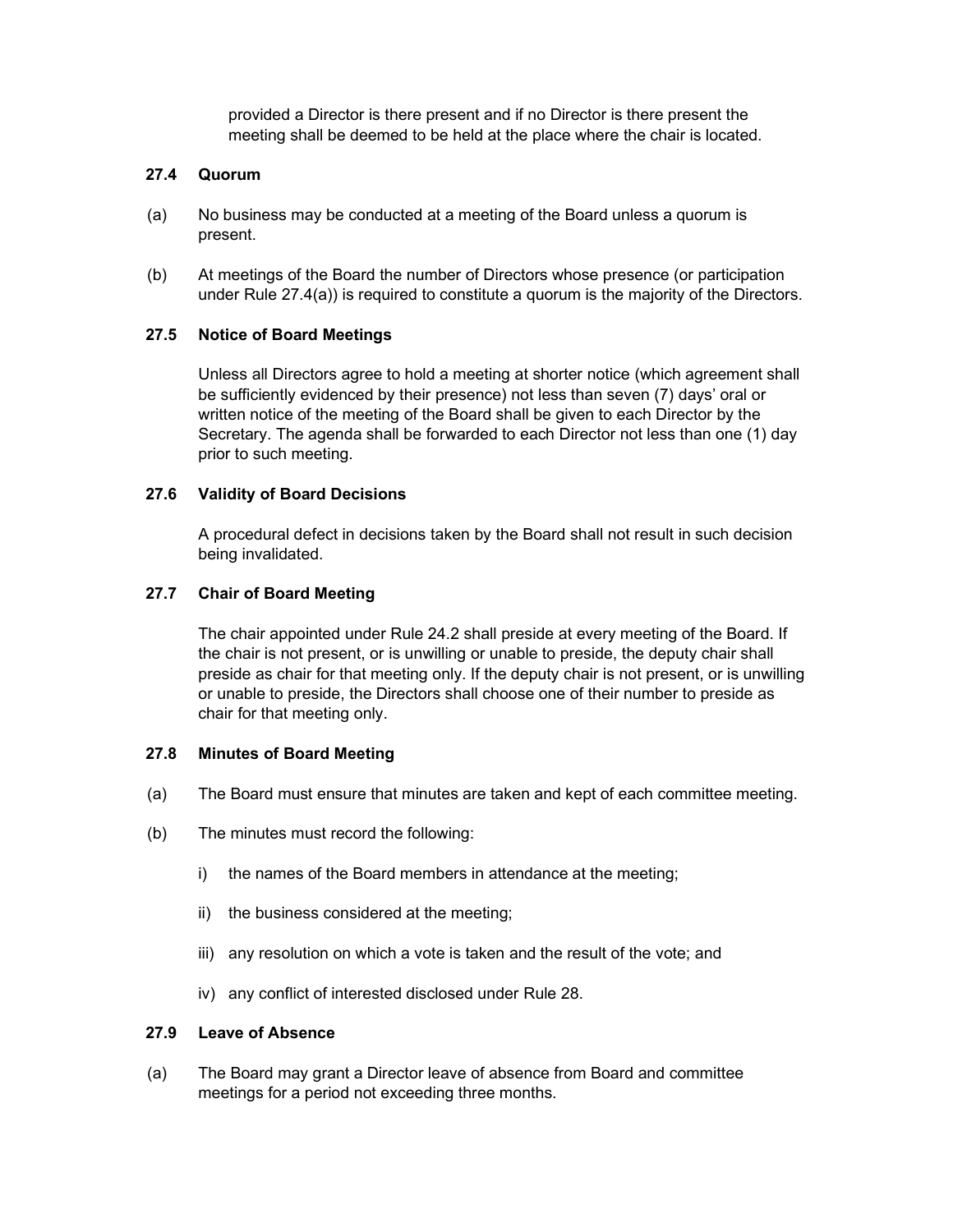(b) The Board must not grant leave of absence retrospectively unless it is satisfied that it was not feasible for the Director to seek the leave in advance.

# 28. CONFLICTS

### 28.1 Directors' Interests

A Director is disqualified by holding any place of profit or position of employment in the Club, or in any company or incorporated association in which the Club is a shareholder or otherwise interested or from contracting with the Club either as vendor, purchaser or otherwise except with express resolution of approval of the Board.

#### 28.2 Conflict of Interest

A Director shall declare his/her interest in any:

- i) contractual matter;
- ii) selection matter;
- iii) disciplinary matter; or
- iv) financial matter;

in which a conflict of interest arises or may arise, and shall, unless otherwise determined by the Board, absent himself/herself from discussions of such matter and shall not be entitled to vote in respect of such matter. If the Director votes, the vote shall not be counted. In the event of any uncertainty as to whether it is necessary for a Director to absent himself/herself from discussions and refrain from voting, the issue should be immediately determined by vote of the Board, or if this is not possible, the matter shall be adjourned or deferred.

#### 28.3 Disclosure of Interests

The nature of the interest of such Director must be declared by the Director at the meeting of the Board at which the contract or other matter is first taken into consideration if the interest then exists or in any other case at the first meeting of the Board after the acquisition of the interest. If a Director becomes interested in a contract or other matter after it is made or entered into the declaration of the interest must be made at the first meeting of the Board held after the Director becomes so interested.

# 28.4 General Disclosure

(a) A general notice that a Director is a member of any specified firm or company and is to be regarded as interested in all transactions with that firm or company is sufficient declaration under Rule 28.3 as regards such Director and the said transactions.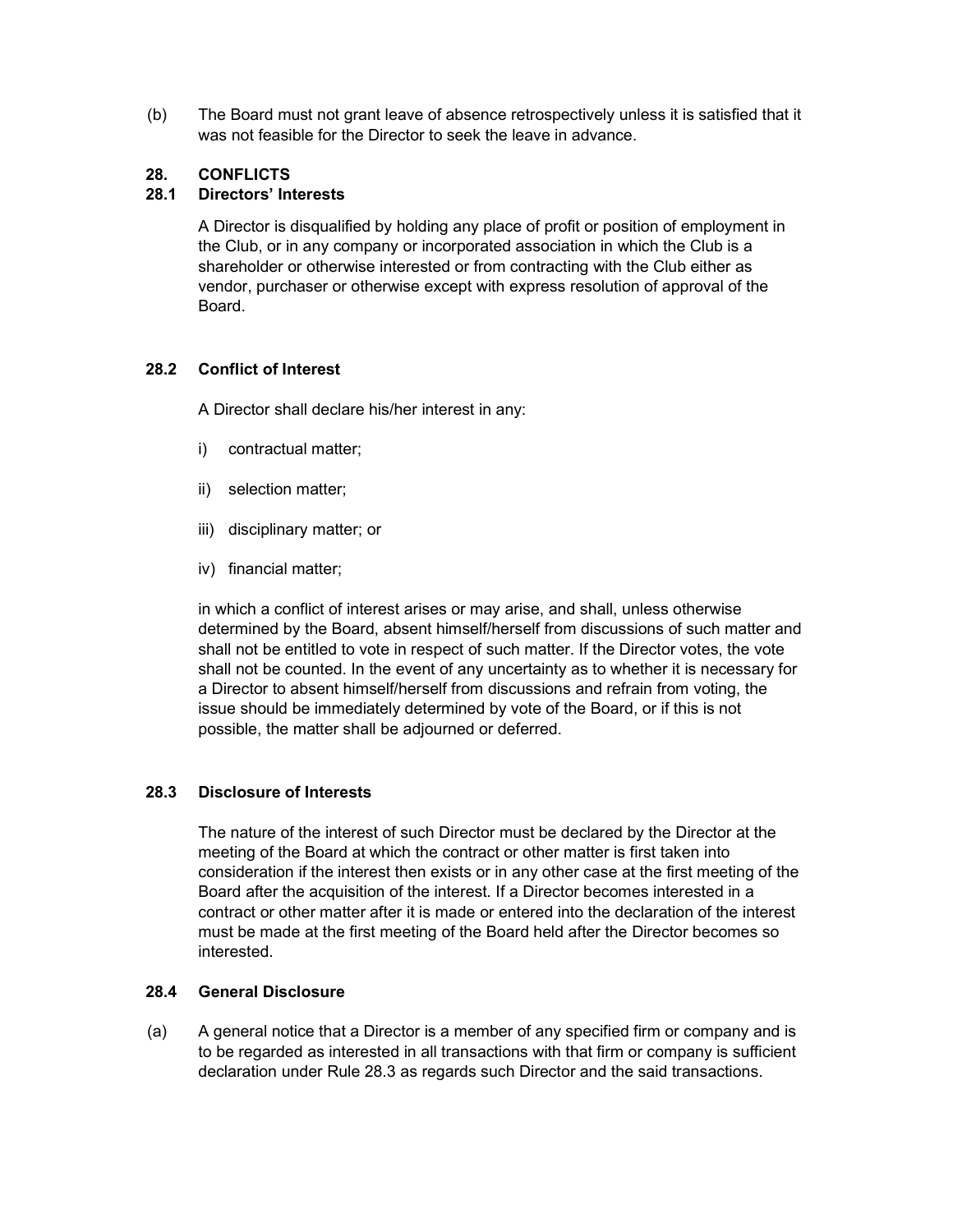(b) After such general notice it is not necessary for such Director to give a special notice relating to any particular transaction with that firm or company.

# 28.5 Recording Disclosures

It is the duty of the Secretary to record in the minutes any declaration made, or any general notice given by a Director in accordance with Rules 28.3 and 28.4.

# 29. DUTIES

# 29.1 General Duties

- (a) As soon as practicable after being elected or appointed to the Board, each Director must become familiar with this Constitution and the Act.
- (b) The Board is collectively responsible for ensuring that the Club complies with the Act and that individual members of the Board comply with this Constitution.
- (c) The Board must ensure that the Club complies with all requirements in the Act regarding financial statements.
- (d) The Directors must exercise their powers and discharge their duties:
	- i) In good faith in the best interests of the Club; and
	- ii) For a proper purpose.

# 30. SECRETARY

# 30.1 Secretary Responsibilities

- (a) The Secretary shall (unless prohibited by law) act as and carry out the duties of Secretary of the Club required under the Act to be performed by the secretary of an incorporated association and shall administer and manage the Club in accordance with this Constitution and any directions of the Board.
- (b) The Secretary must give the registrar notice of their appointment as Secretary within fourteen days after the appointment.
- (c) If the position of Secretary becomes vacant, the Board must appoint a person to the position within fourteen days after the vacancy arises.

# 30.2 Specific Duties

- (a) The Secretary shall:
	- i) as far as practicable attend all Board meetings and General Meetings;
	- ii) prepare the agenda for all Board meetings and all General Meetings;
	- iii) record and prepare minutes of the proceedings of all meetings of the Board and the Club; and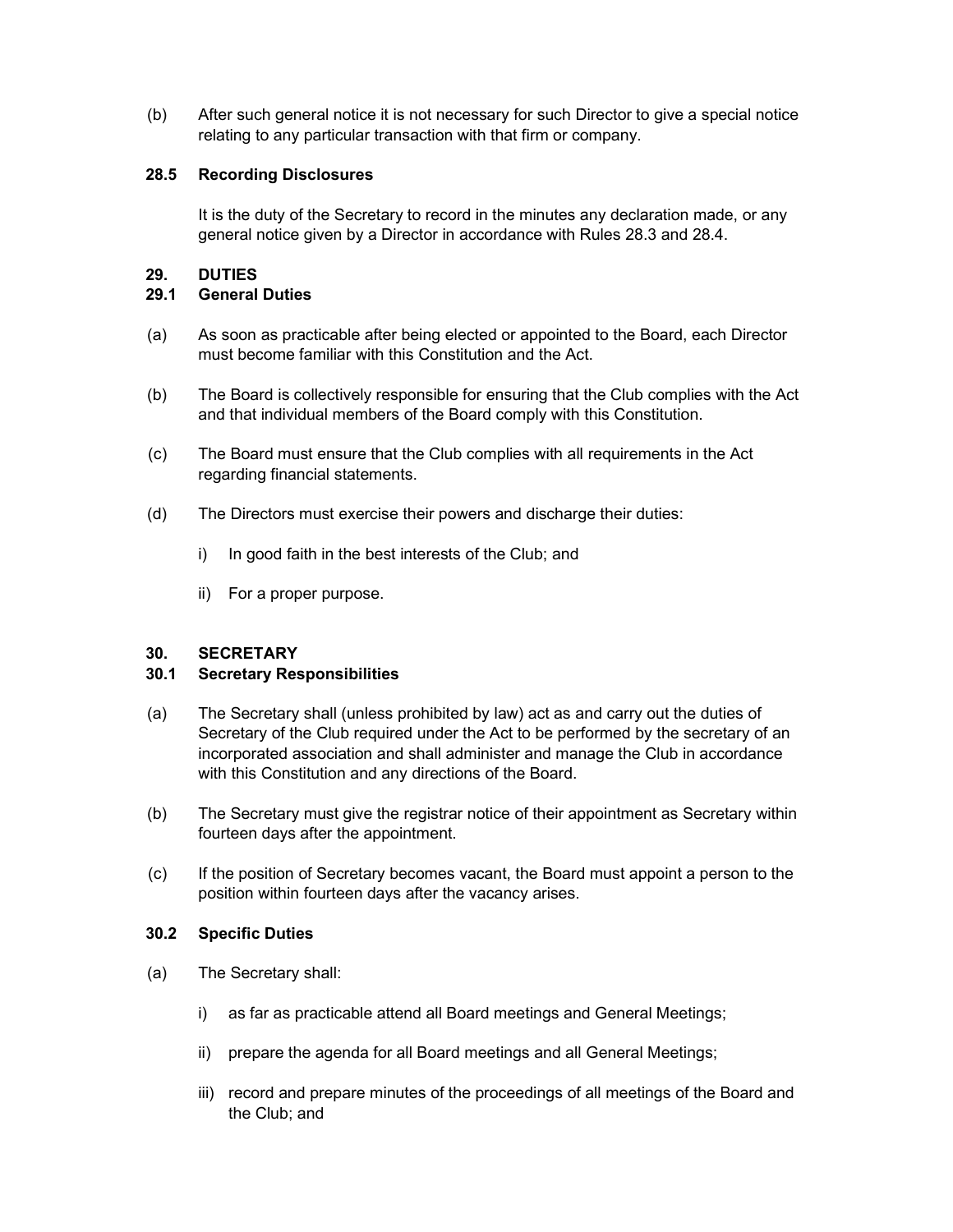iv) regularly report on the activities of, and issues relating to, the Club.

#### 30.3 Broad Power to Manage

Subject to the Act, this Constitution, the By-Laws and any directive of the Board, the Secretary has power to perform all such things as appear necessary or desirable for the proper management and administration of the Club.

# 31. TREASURER

- (a) The Treasurer must
	- i) receive all moneys paid to or received by the Club and issue receipts for those moneys in the name of the Club; and
	- ii) ensure that all moneys received are paid into the account of the Club within 5 working days after receipt; and
	- iii) make any payments authorised by the Club or by a General Meeting of the Club from the Club's funds; and
	- iv) ensure cheques are signed by at least 2 Directors.
- (b) The Treasurer must
	- i) ensure that the financial records of the Club are kept in accordance with the Act; and
	- ii) coordinate the preparation of the financial statements of the Club and their certification by the Board prior to their submission to the Annual General Meeting of the Club.
- (c) The Treasurer must ensure that at least one other Director has access to the accounts and financial records of the Club.

# PART VIII. MISCELLANEOUS

# 32. DELEGATIONS

# 32.1 Board may Delegate Functions to Committees

The Board may by instrument in writing create or establish or appoint from among the Members, or otherwise, committees to carry out such duties and functions, and with such powers, as the Board determines.

# 32.2 Delegation by Instrument

The Board may in the establishing instrument delegate such functions as are specified in the instrument, other than: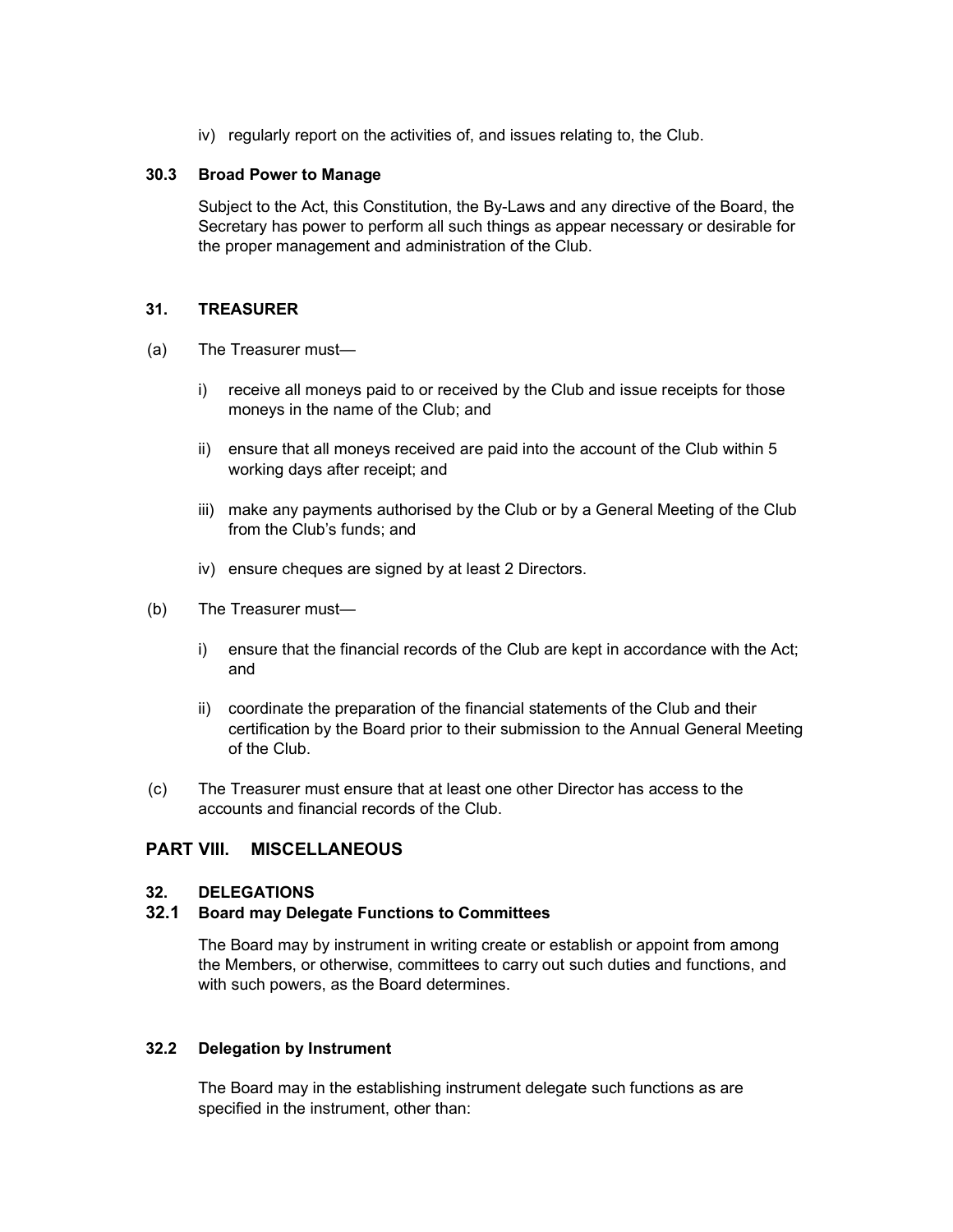- (a) this power of delegation; and
- (b) a function imposed on a Director or the Board by the Act or any other law.

#### 32.3 Delegated Function Exercised in Accordance With Terms

A function, the exercise of which has been delegated under this Rule, may whilst the delegation remains unrevoked, be exercised from time to time in accordance with the terms of the delegation.

# 32.4 Procedure of Delegated Entity

- (a) The procedures for any committee established shall, with any necessary or incidental amendment, be the same as that applicable to meetings of the Board under Rule 27. The quorum shall be determined by the committee but shall be no less than the majority of the total number of committee members.
- (b) A Director shall be ex-officio members of any committee so appointed.
- (c) Within seven (7) days of any meeting of any committee, the committee shall send a copy of the minutes and any supporting documents to the Secretary.

#### 32.5 Delegation may be Conditional

A delegation under this Rule may be made subject to such conditions or limitations as to the exercise of any function or at the time or circumstances as may be specified in the delegation instrument.

#### 32.6 Revocation of Delegation

The Board may by instrument in writing, revoke wholly or in part any delegation made under this Rule, and may amend, repeal or veto any decision made by such committee under this Rule where such decision is contrary to this Constitution, the By-Laws, the Act, the Objects or the committee's delegation.

# 33. BY-LAWS

# 33.1 Board to Formulate By-Laws

- (a) The Board may formulate, approve, issue, adopt, interpret and amend such By-Laws, regulations and policies for the proper advancement, management and administration of the Club, the advancement of the Objects as it thinks necessary or desirable.
- (b) Such By-Laws must be consistent with this Constitution. Where there is an inconsistency, the By-Laws shall be read down to comply with this Constitution.
- (c) All By-Laws approved by the Board shall be published on the Club website.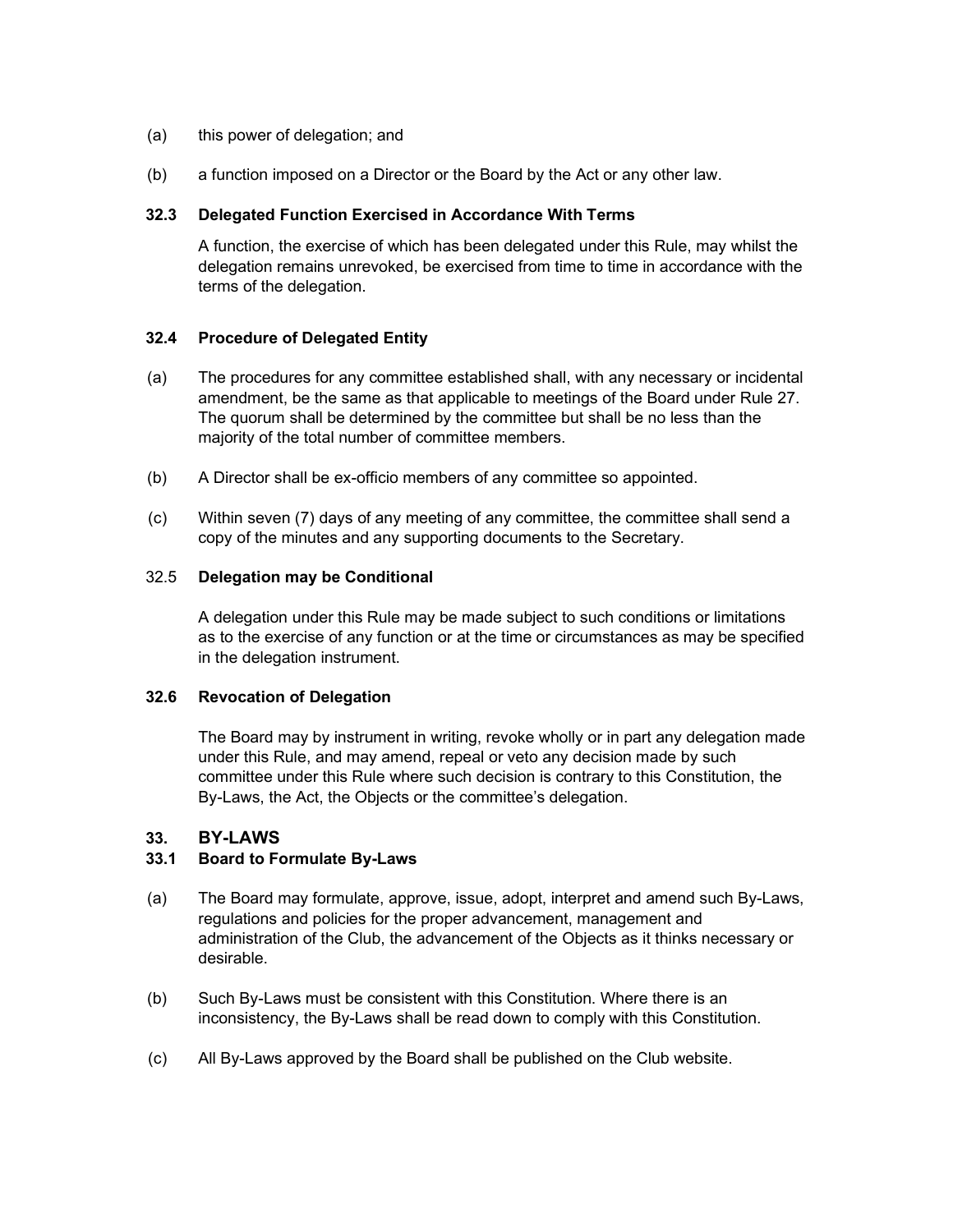# 33.2 By-Laws Binding

All By-Laws made under this Rule shall be binding on the Club and Members.

## 33.3 By-Laws Deemed Applicable

All by-laws, regulations and policies of the Club in force at the date of the approval of this Constitution under the Act insofar as such by-laws, regulations and policies are not inconsistent with, or have been replaced by this Constitution, shall be deemed to be By-Laws under this Rule.

#### 33.4 Notices Binding on Members

Amendments, alterations, interpretations or other changes to By-Laws shall be advised to Members by means of notices approved by the Board and prepared and issued by the Secretary. Such By-Laws shall be effective from the date of the notice.

# 34. RECORDS AND ACCOUNTS

# 34.1 Secretary to Keep Records

The Secretary shall establish and maintain proper records and minutes concerning all transactions, business, meetings and dealings of the Club and the Board and shall produce these as appropriate at each Board meeting or General Meeting.

#### 34.2 Financial Records

The Club must keep financial records that:

- (a) correctly record and explain its transactions, financial position and performance; and
- (b) enable financial statements to be prepared as required by the Act.

#### 34.3 Records Kept in Accordance with Act

Books, documents, securities and proper accounting and other records shall be kept in accordance with the Act, generally accepted accounting principles and/or any applicable code of conduct. All such records and the books of account shall be kept in the care and control of the Treasurer.

# 34.4 Club to Retain Records

The Club shall retain such records for seven (7) years after the completion of the transactions or operations to which they relate.

# 34.5 Board to Submit Accounts

The Board shall submit to the annual general meeting the accounts of the Club in accordance with the Act.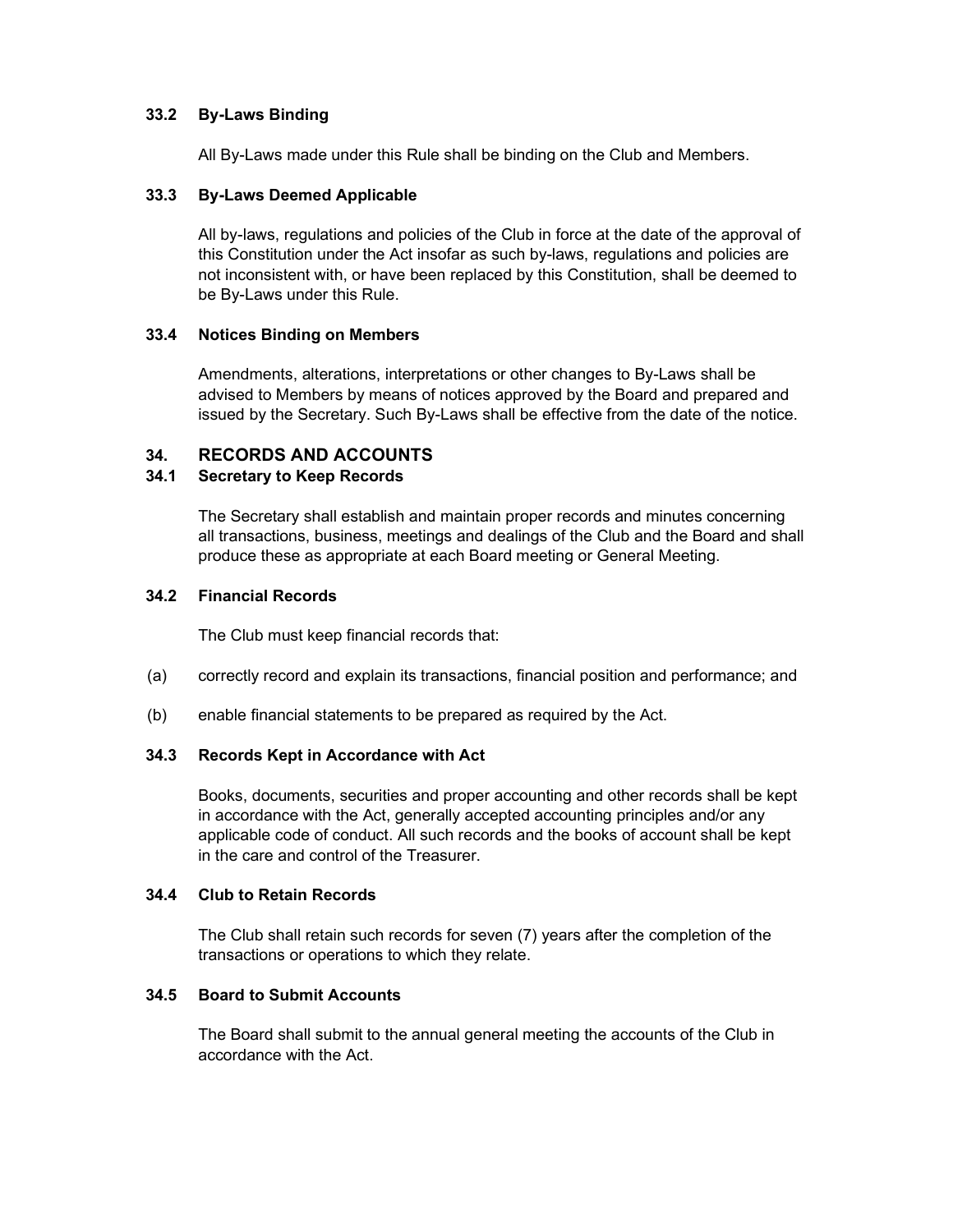# 34.6 Negotiable Instruments

All cheques, promissory notes, bankers' drafts, bills of exchange and other negotiable instruments, and all receipts for money paid to the Club, shall be signed, drawn, accepted, endorsed or otherwise executed, as the case may be, by two persons appointed in writing by the Board.

#### 34.7 Inspection of Records

- (a) Members may on request inspect free of charge:
	- i) the minutes of general meetings;
	- ii) subject to Rule 34.7(b), the financial records, books, securities and any other relevant document of the Club.
- (b) The Board may refuse to permit a Member to inspect records of the Board that relate to confidential, personal, employment, commercial or legal matters or where to do so may be prejudicial to the interests of the Club.
- (c) The Board must on request make copies of these rules available to Members and applicants for membership free of charge.
- (d) Subject to Rule 34.7(b), a Member may make a copy of any of the other records of the Association referred to in this rule and the Club may charge a reasonable fee for provision of a copy of such a record.
- (e) For the purposes of this rule relevant documents means the records and other documents, however compiled, recorded or stored, that relate to the incorporation and management of the Club and includes the following:
	- i) its financial statements;
	- ii) its financial records; and
	- iii) records and documents relating to transactions, dealings, business or property of the Club.

# 35. AUDITOR

- (a) A properly qualified auditor or auditors shall be appointed and the remuneration of such auditor or auditors fixed by the Board. The auditor's duties shall be regulated in accordance with the Act, or if no relevant provisions exist under the Act, in accordance with generally accepted accounting principles and/or any applicable codes of conduct.
- (b) Members may remove an auditor from office by resolution made at a General Meeting in accordance with the Act.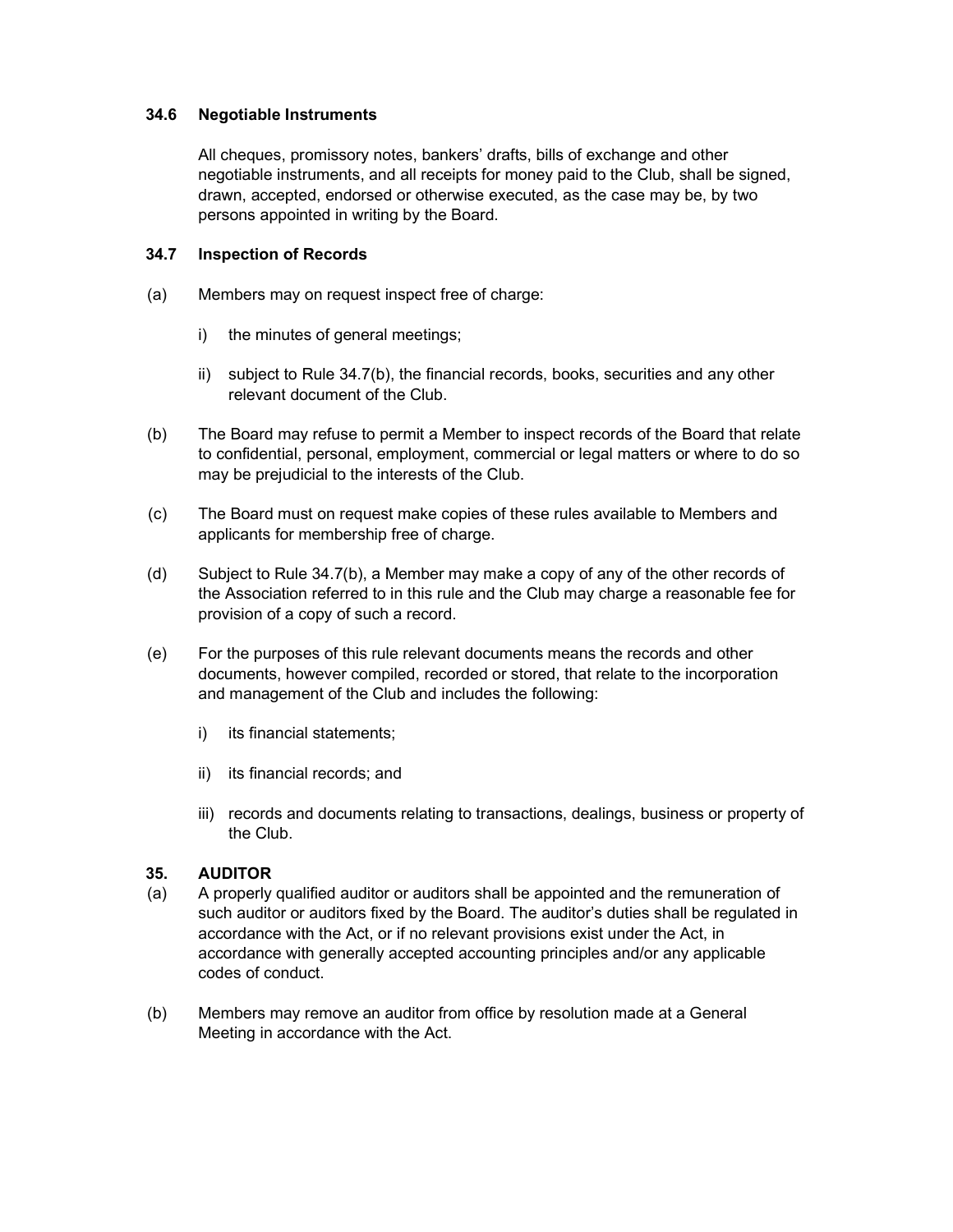# 36. NOTICE

# 36.1 Manner of Notice

- (a) Notices may be given by the Secretary to any Member by sending the notice by post or where available, by email, to the Member's registered address or email address.
- (b) Where a notice is sent by post, service of the notice shall be deemed to be effected by properly addressing and posting the notice. Service of the notice is deemed to have been effected two days after posting.
- (c) Where a notice is sent by email, service of the notice shall be deemed to be effected upon receipt of a confirmation report confirming the email message was received at the email address to which it was sent.
- (d) Any notice required to be given to the Club or the Board may be given:
	- i) by handing the notice to the Secretary;
	- ii) by sending the notice by post to the registered address;
	- iii) by leaving the notice at the registered address; or
	- iv) by email to the email address of the Secretary.

#### 36.2 Notice of General Meeting

Notice of every General Meeting shall be given in the manner authorised and to the persons entitled to receive notice under this Constitution.

#### 36.3 Notice of Hockey Victoria to Members

- (a) If Notice is given by Hockey Victoria to the Club that is required to be given to the Members, the Club shall within 7 days provide such a notice to the Members.
- (b) Such a notice shall be deemed to have been received by the Member on the date that the Club received the notice in accordance with the Hockey Victoria Constitution.

# 37. SEAL

- (a) The Club may have a common seal.
- (b) If the Club has a common seal:
	- i) the name of the Club must appear in legible characters on the common seal, subject to Rule 37(c), the common seal shall only be used by authority of the Board and every document to which the seal is affixed shall be signed by two Directors; and
	- ii) the common seal must be kept in the custody of the Secretary.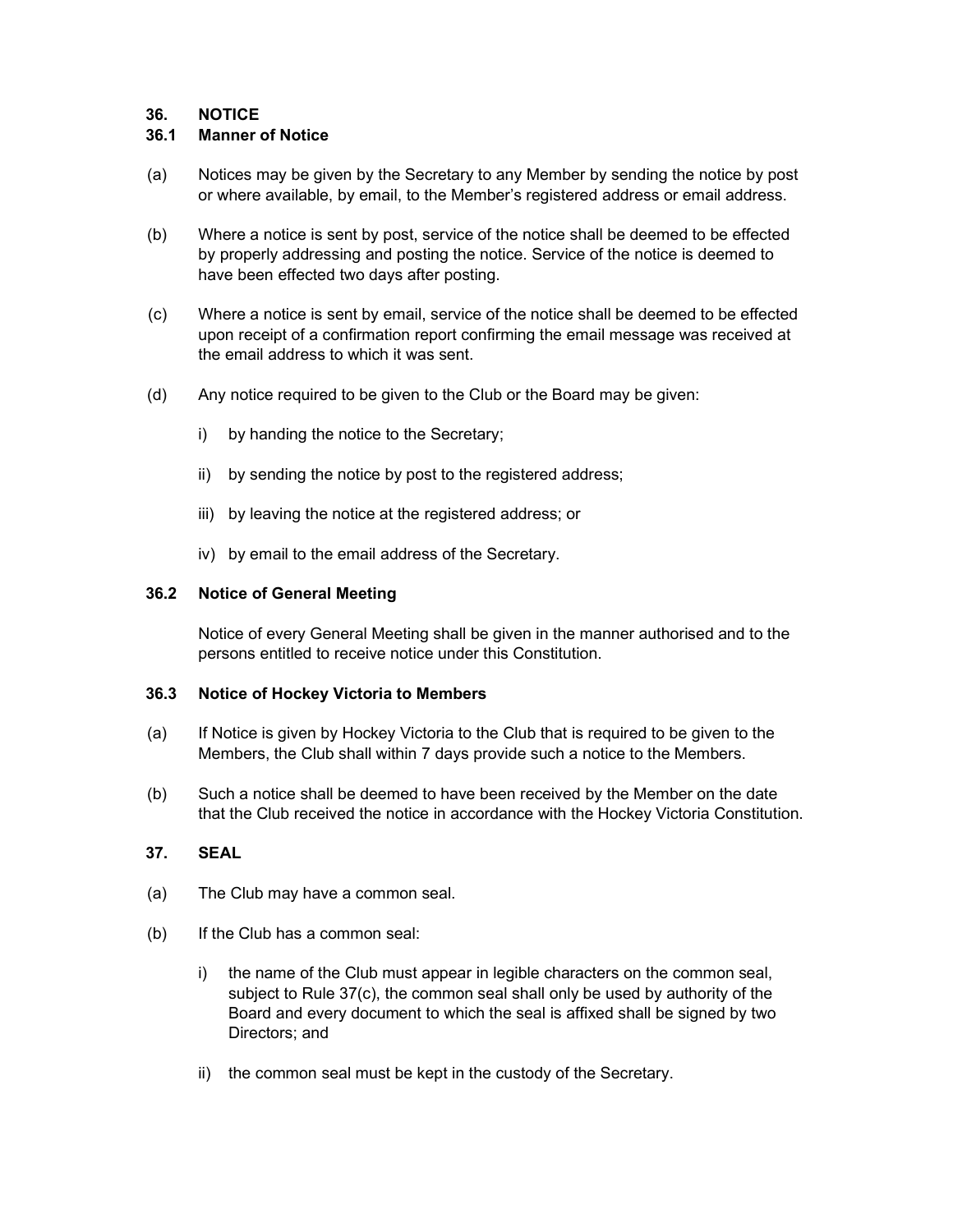(c) A Director may not sign a document to which the seal of the Club is fixed where the Director is interested in the contract or arrangement to which the document relates.

# 38. REGISTERED ADDRESS

- (a) The registered address of the Club is:
	- i) the address determined from time to time by resolution of the Board; or
	- ii) if the Board has not determined an address to be the registered address, the postal address of the Secretary.

# 39. ALTERATION OF CONSTITUTION

- (a) This Constitution shall not be altered except by Special Resolution passed at a General Meeting of Members.
- (b) In addition, there shall be no alteration or amendment to Rules 41 or 42 without the consent of the relevant Minister or other authority under the Act.

# 40. INDEMNITY

# 40.1 Directors to be indemnified

Every Director, auditor, manager, employee or agent of the Club shall be indemnified to the extent provided under the directors and officers insurance policy of the Club against any liability incurred by him/her in his/her capacity as Director, auditor, manager, employee or agent in defending any proceedings, whether civil or criminal, in which judgement is given in his/her favour or in which he/she is acquitted or in connection with any application in relation to any such proceedings in which relief is, under the Act, granted to him/her by the Court.

# 40.2 Club to Indemnify

- (a) The Club shall indemnify its Directors and employees to the extent provided under their insurance policy of the Club against all damages and costs (including legal costs) for which any such Director or employee may be or become liable to any third party in consequence of any act or omission except wilful misconduct:
- (b) in the case of a Director performed or made whilst acting on behalf of and with the authority, express or implied of the Club; and
- (c) in the case of an employee, performed or made in the course of, and within the scope of his/her employment by the Club.

# 41. WINDING UP

# 41.1 Winding Up of the Club

Subject to this Rule 41, the Club may be wound up in accordance with the provisions of the Act.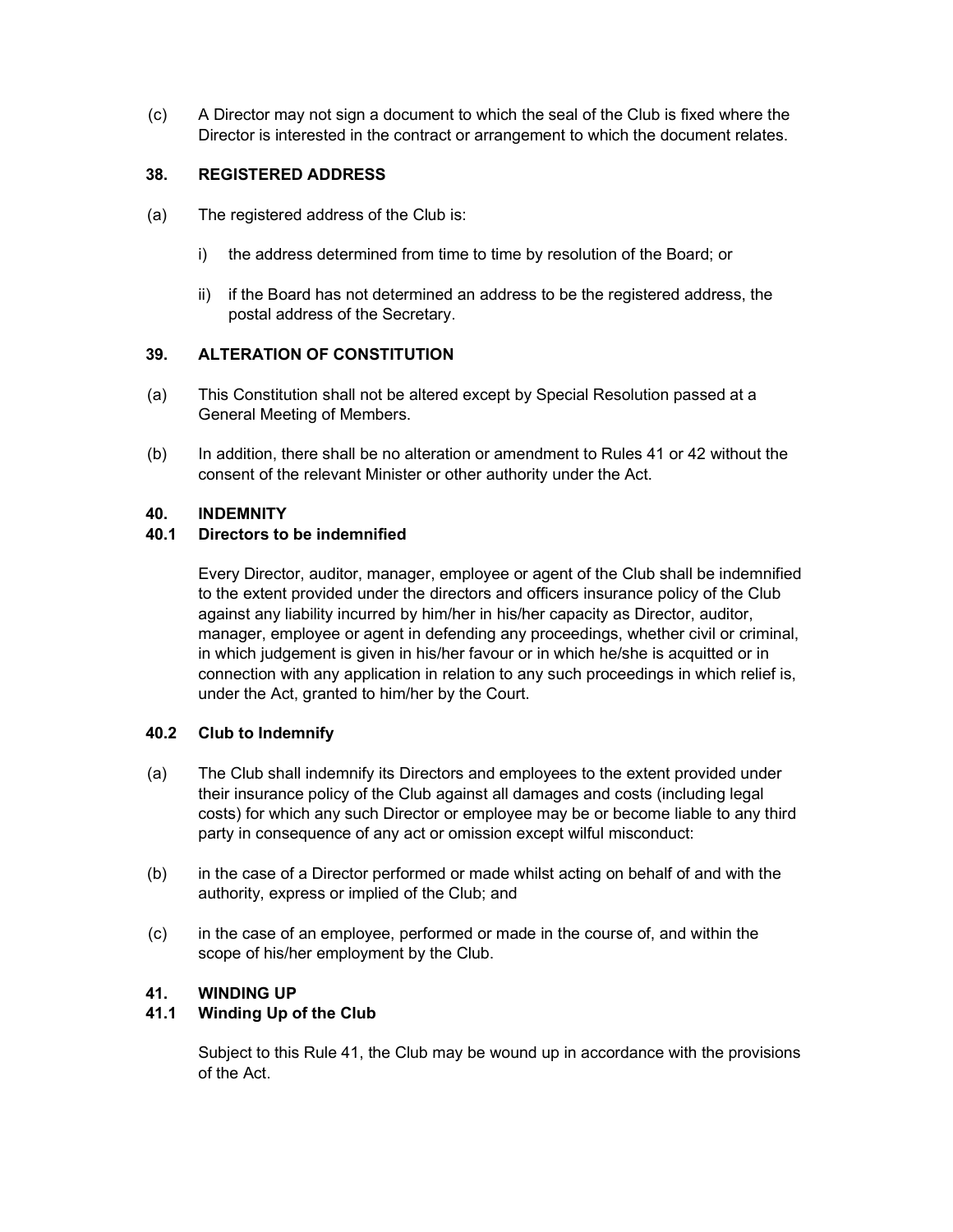# 41.2 Liability of Members

The liability of the Members of the Club is limited.

# 41.3 Distribution of Property on Winding Up

If upon winding up or dissolution of the Club there remains after satisfaction of all its debts and liabilities any assets or property, the same shall not be paid to or distributed amongst the Members of the Club but shall be given or transferred to some body or bodies having objects similar to the Objects and which prohibits the distribution of its or their income and property among its or their Members to an extent at least as great as is imposed on the Club by this Constitution and which is also not carried on for profit and which is similarly exempt (or entitled to be exempt) from income tax. Such body or bodies to be determined by the Members of the Club at or before the time of dissolution, and in default thereof by such judge of the relevant Supreme Court or such other court as may have or acquire jurisdiction in the matter.

# 42. AUTHORITY TO TRADE

The Club is authorised to trade in accordance with the Act.

# 43. SOURCE OF FUNDS

The funds of the Club may be derived from annual membership subscriptions, fees and levies payable by Members, donations, grants, sponsorships and such other sources as the Board determines.

# 44. MANAGEMENT OF FUNDS

(a) The Club must open an account with a financial institution from which expenditure of the Club is made and into which the Club's revenue is deposited.

# 45. LICENSING REQUIREMENTS

- (a) If there is any inconsistency between this Rule 45 and any other Rule in this Constitution, Rule 45 will prevail to the extent necessary to comply with the Liquor Act.
- (b) No liquor shall be sold or supplied to any person under the age of eighteen (18) years except where any such person is accompanied by a spouse or parent, or guardian and the liquor is sold or supplied for consumption as part of a meal supplied on the Club premises.
- (c) A visitor shall not be supplied with liquor in the Club premises unless the visitor is:
	- i) a guest in the company of a Member; or
	- ii) at a particular function or occasion in respect of which a limited licence has been granted under the provisions of Section 26 of the Liquor Act.